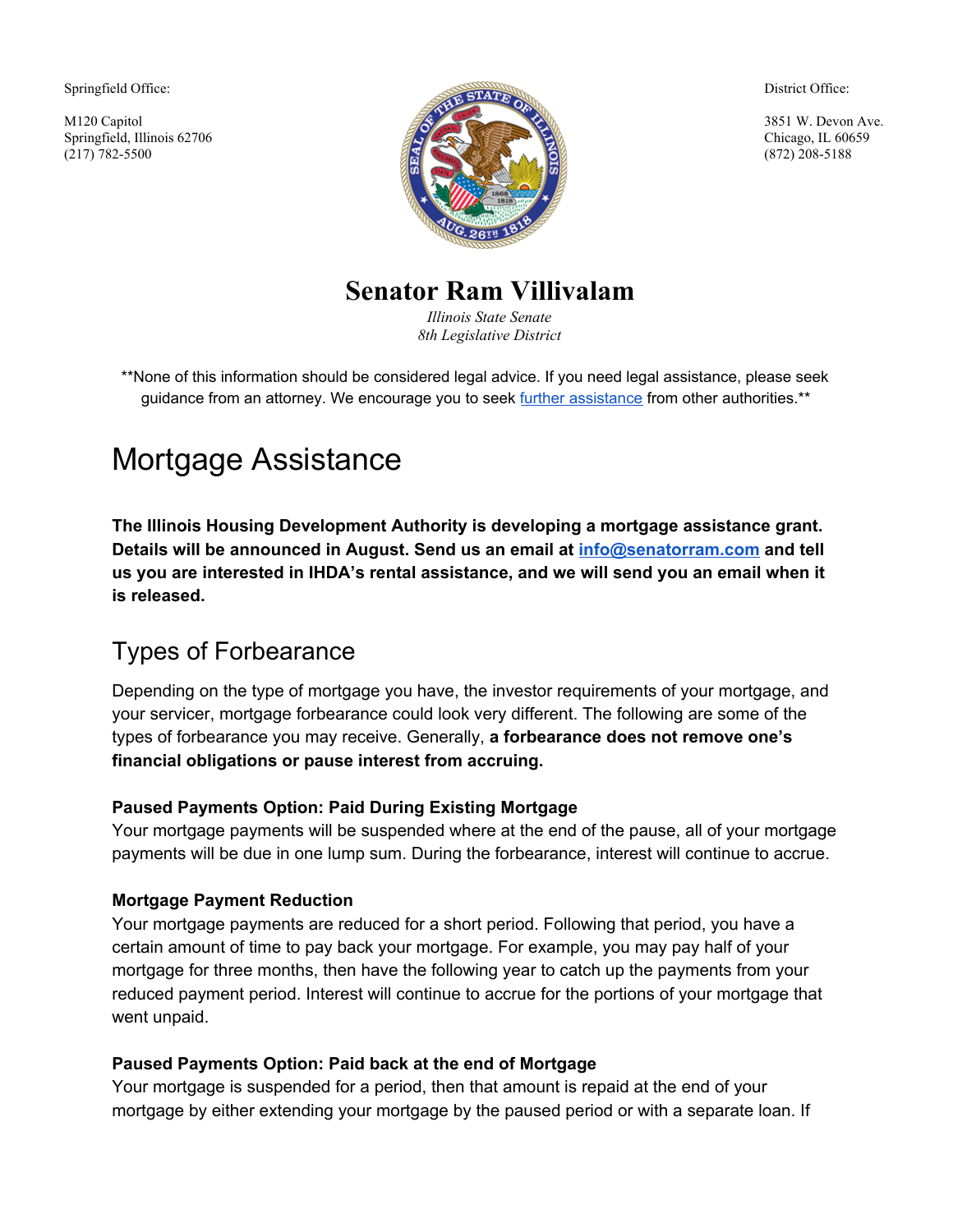you need to take out a second loan to finish your mortgage, this may result in a balloon payment due to the accrued interest from the payments from your pause.

## Steps to take

- 1. Find out who owns your [mortgage.](https://www.consumerfinance.gov/ask-cfpb/how-can-i-tell-who-owns-my-mortgage-en-214/)
- 2. Call your loan servicer, explain your situation, and ask questions below.
	- a. You may also seek further assistance at this time. See information below.
- 3. Get your relief agreement in writing.
- 4. Make payments as agreed upon, and pay attention to your monthly statements.
- 5. Once your income is restored to normal levels, contact your mortgage servicer and resume making your payments.

# Questions to ask

- 1. Will interest continue to accrue during the forbearance period?
- 2. Will you expect me to pay back the missed payments in one lump sum?
	- a. Can I pay back the missed payments over time?
	- b. Can I pay back the missed payments at the end of the mortgage?
- 3. What will my interest-rate be during my forbearance and after my forbearance?
- 4. Are there any fees associated with my late payments now or following the forbearance? Can these fees be waived?
- 5. Can I have this agreement in writing?
- 6. Do you have any resources available?

## <span id="page-1-0"></span>Resources

## Suburban Cook County Homeless Prevention

Suburban Cook County Homeless Prevention Call Center: If you need financial assistance with Mortgage, Rent Payments, Rent Deposits, Utility Payments, or other housing issues please call the Homeless Prevention Call Center at 1-877-4-Cook-15 (1-877-426-6515). Listen carefully to the prompts to choose which kind of help you need.

## Emergency Mortgage Assistance Program

With increased funding to the Illinois Housing Development Authority, IHDA will provide \$15,000 grants to Illinois homeowners who are struggling to pay their mortgage. The governor's office believes the Emergency Mortgage Assistance Program will help about 10,000 renters who are struggling to pay their bills.

The grants will launch on August 24 and run through the end of the year. Renters who have disproportionately impacted by the pandemic will be prioritized in the grant process. If you would like to be informed when applications are available, email us at [info@senatorram.com](mailto:info@senatorram.com).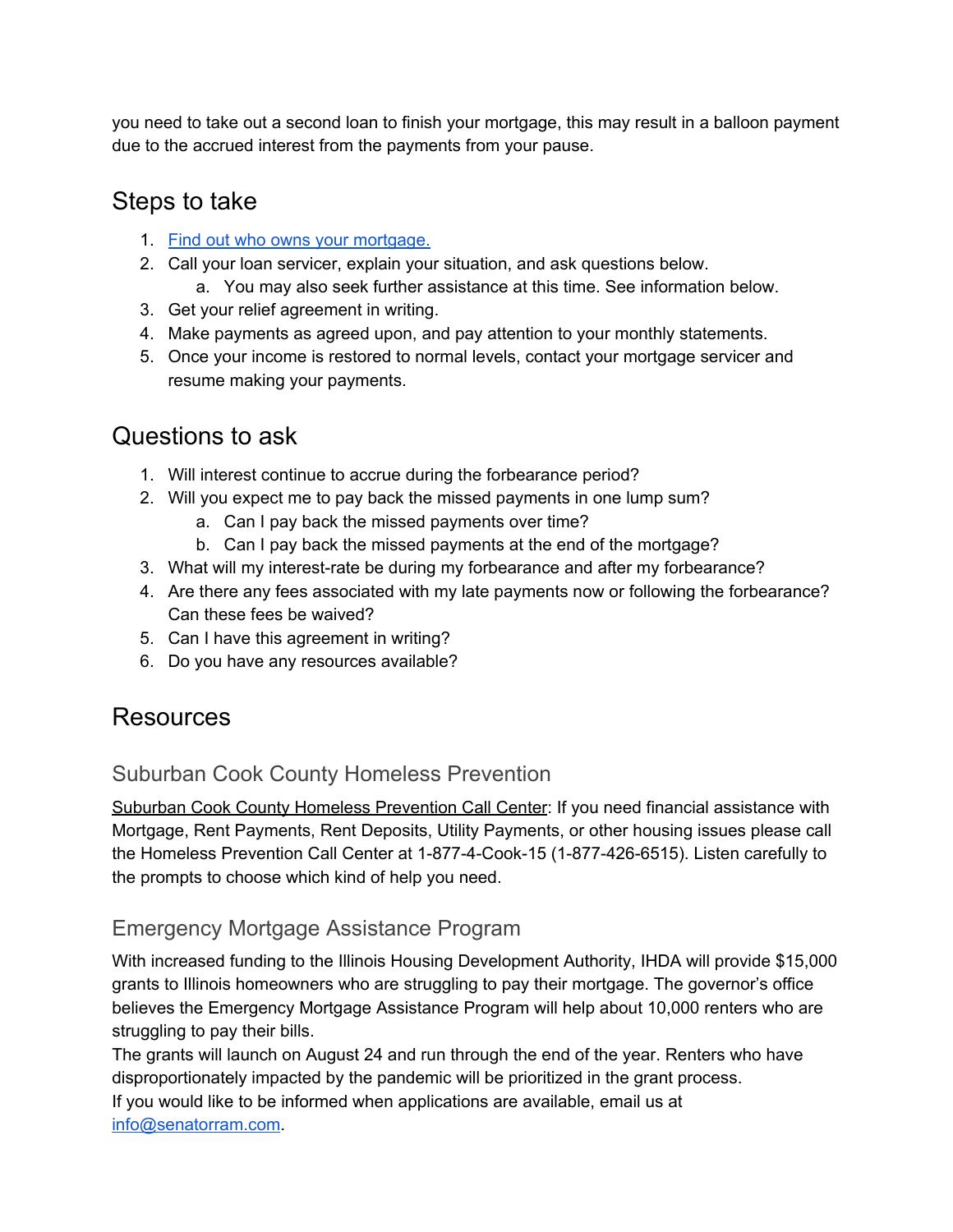### Chicago

Chicago Homelessness Prevention Call Center: Dial 3-1-1 or 312-744-5000 and ask for "Short-Term Help." (TTY Access is available for callers using specialized TTY equipment due to hearing problems: 312.948.6817.) Call Center staff will assess your eligibility for financial assistance and other community resources, then refer you to partner agencies that can help. The Call Center is open Monday through Thursday, 8:30 a.m. to 4:30 p.m.

- The Chicago Volunteer Legal Services has developed a web page to help homeowners navigate mortgage forbearance and taking advantage of the CARES Act. [You](https://www.cvls.org/get-legal-help/covid-19-relief/) can find more [information](https://www.cvls.org/get-legal-help/covid-19-relief/) and legal assistance here.
	- $\circ$  Call (312) 332-8785
	- o Email [covid@cvls.org](mailto:covid@cvls.org)
	- See this flyer for more [information.](https://drive.google.com/file/d/1n5G9hPvCRmDPbC7B8FDrcP6kt71fVeTm/view?usp=sharing)
- HUD-Approved Housing Counselors. The U.S. Department of Housing and Urban Development (HUD)-approved **housing [counselors](https://www.consumerfinance.gov/find-a-housing-counselor/)** can discuss options with you if you're having trouble paying your mortgage loan or reverse mortgage loan. This may also include [forbearance](https://www.consumerfinance.gov/ask-cfpb/what-is-forbearance-en-289/) or a modified payment program.
- Credit Counselors. Reputable credit counseling [organizations](https://www.consumerfinance.gov/ask-cfpb/what-is-credit-counseling-en-1451/) are generally non-profit organizations that can advise you on your money and debts, and help you with a budget. Some may also help you negotiate with creditors. There are specific [questions](https://www.consumerfinance.gov/ask-cfpb/what-is-credit-counseling-en-1451/) to ask to help you find a credit counseling [organization](https://www.consumerfinance.gov/ask-cfpb/what-is-credit-counseling-en-1451/) to work with.
- Contact a legal assistance agency for the rights of renters, or visit <https://www.carpls.org/client-services/>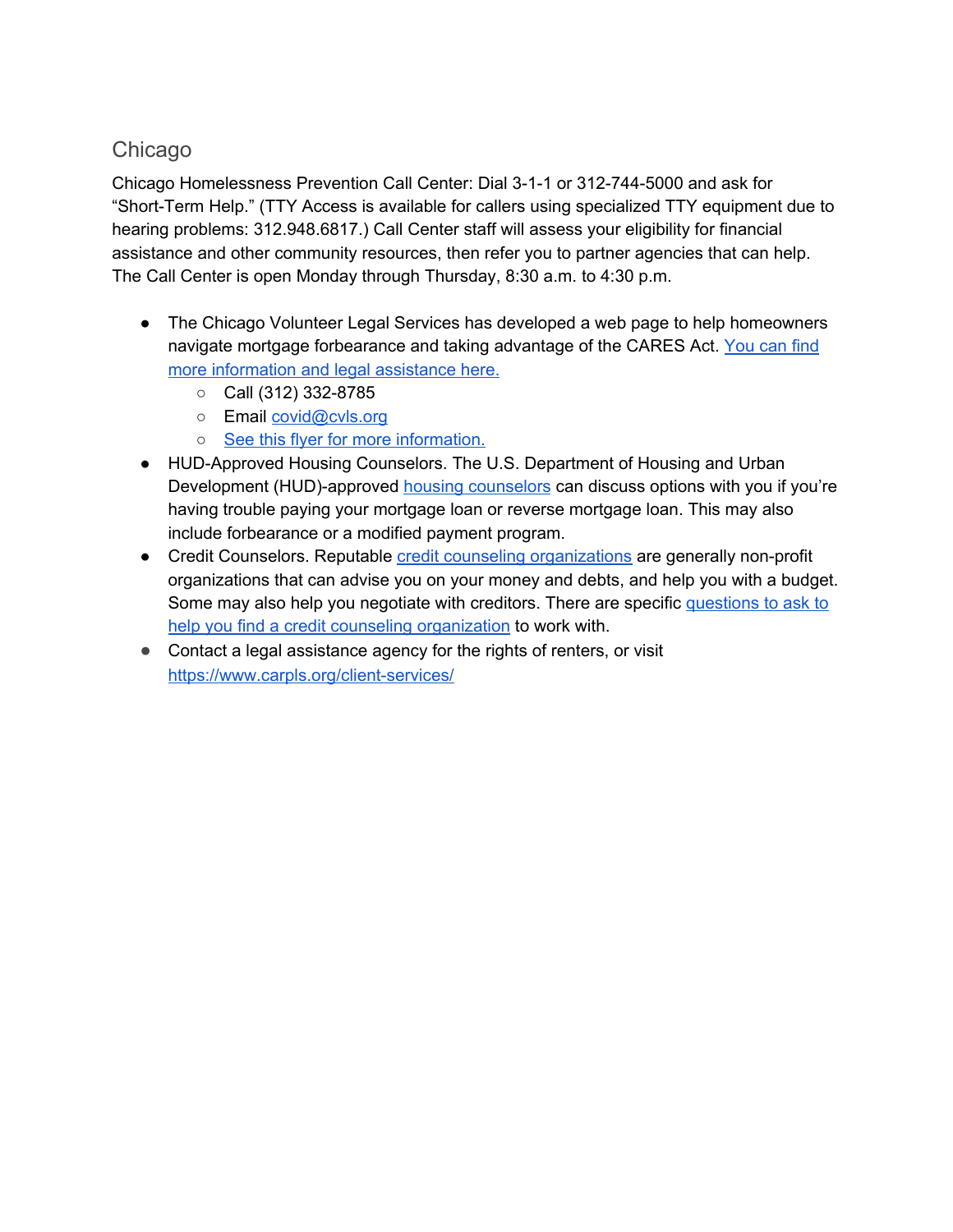# Rental Assistance

**The Illinois Housing Development Authority is developing a rental housing assistance grant. Details will be announced in August. Send us an email at [info@senatorram.com](mailto:info@senatorram.com) and tell us you are interested in IHDA's rental assistance, and we will send you an email when it is released.**

Gubernatorial Executive Orders 2020-32 state that residential and non-residential evictions will not be enforced through August 22, 2020. **This does not remove a renter's financial obligation to their landlord.** You can see a flowchart here [explaining](https://drive.google.com/open?id=1l3qPIPD2HNHlK09pBUmY72JVwY-_WSiz) these changes.

Lockouts in Chicago are illegal. Tenants should call 311 to report a lockout and ask for a case report.

The FHFA granted forbearance to some landlords under the condition that they would not pursue evictions of their tenants. **This does not remove a renter's financial obligation to their landlord.**

## Know Your Rights

#### Terms of Lease Agreements

Your landlord cannot raise your rent if you have a fixed-term lease. In other words, if you have a year lease, your landlord cannot raise your rent prior to the expiration of the lease.

If you are renting week-to-week or month-to-month, your rent can be raised with 7 days' notice or 30 days' notice.

Your landlord must notify you in writing that he/she intends to terminate the lease. If you are renting month-to-month, you are entitled to a 30-day written notice. Leases running year-to-year require a 60-day written notice. Your landlord does not have to give you any reason for terminating your lease.

#### **Evictions**

A landlord must file a lawsuit in order to evict you.

Your landlord cannot make you move by turning off your utilities. Your landlord may not evict you by locking you out, changing the locks or removing your personal property from the rental unit. Only a sheriff can evict you following a court proceeding.

Your landlord must give you a written notice stating the reason for the eviction. If the reason is for nonpayment, your landlord must give you five days to pay the rent. If the eviction is for violating a provision in the lease, your landlord must give you a 10-day notice.

### Eviction Defenses

You may be able to use the following defenses to stop an eviction or set off a claim for unpaid rent: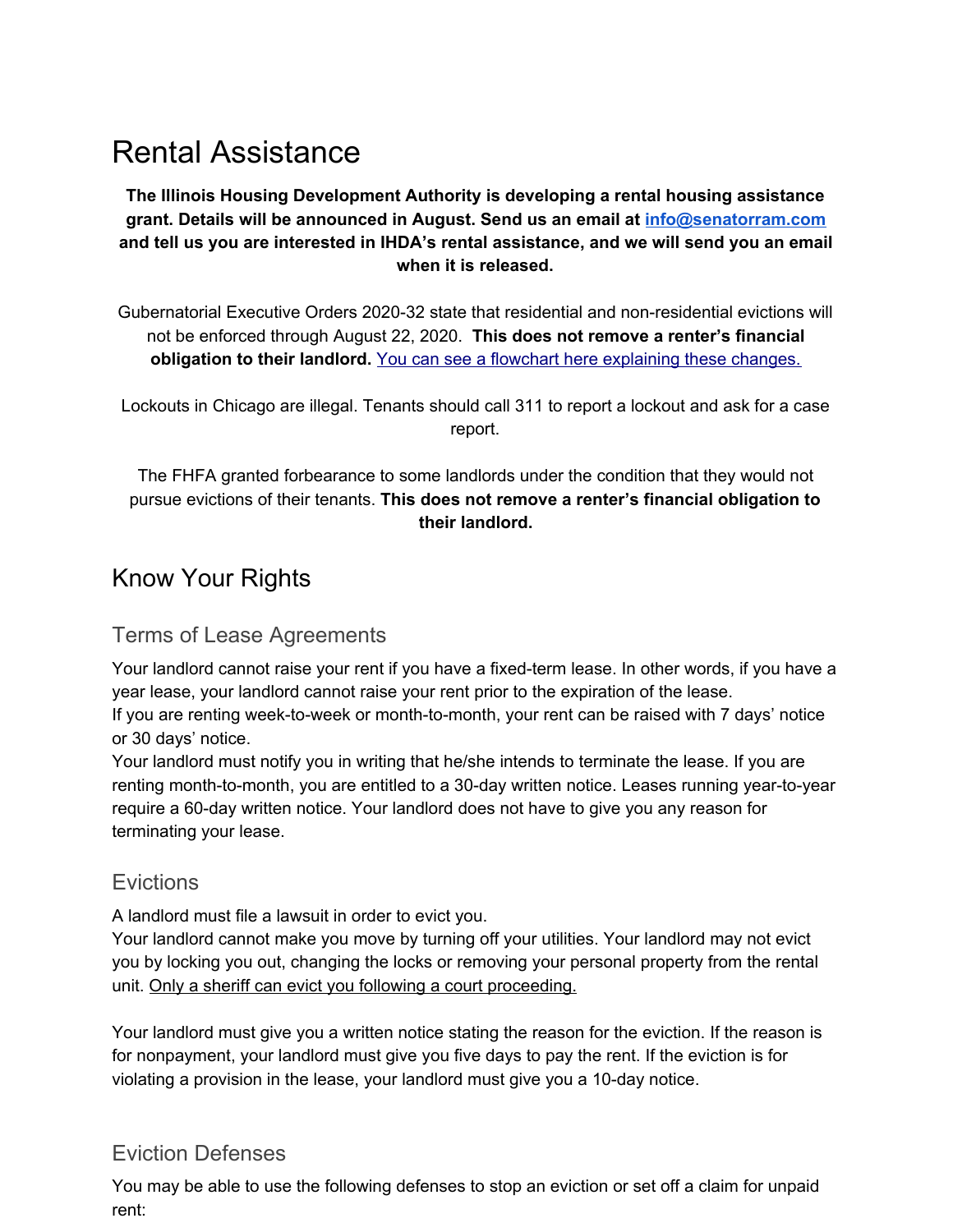- You paid the rent during the 5-day notice period.
- Your landlord retaliated against you for filing a complaint with a governmental authority.
- You withheld a reasonable portion of your rent because your landlord failed to maintain the utilities (when it was the landlord's responsibility) or failed to make repairs after being given notice that they were needed.

#### Chicago

Landlords must provide a tenant with at least 60 days written notice if a rental agreement will not be renewed. If the landlord fails to give a required written notice, the tenant may remain in the dwelling unit for 60 days under the same terms and conditions as the last month of the existing agreement.

If the tenant fails to pay rent on time, the landlord may charge a late fee of up to \$10.00 per month on rents under \$500 plus 5 percent per month on that part of the rent that exceeds \$500.00 (i.e., for a \$450.00 monthly rent the late fee is \$10.00, for a \$700 monthly rent the late fee is \$10 plus 5% of \$200.00 or \$20.00 total).

**Lock outs and utility shut-offs by landlords are illegal.** A landlord shall be fined \$200 to \$500 for each day a lockout occurs or continues. Tenants may sue the landlord to recover possession of the unit and twice the actual damages sustained or two months' rent, whichever is greater

## Resources

### Emergency Rental Assistance Program

With increased funding to the Illinois Housing Development Authority, IHDA will provide up to \$5,000 in grants to Illinois tenants who are struggling to pay their rent. The governor's office believes the Emergency Rental Assistance Program will help about 30,000 renters who are struggling to pay their bills.

The grants will launch on August 10 and run through the end of the year. Renters who have disproportionately impacted by the pandemic will be prioritized in the grant process. **Eligibility**

- <80% of AMI (Area Median Income) prior to 3/1/20.
- Loss of income directly caused by COVID-19.
- Unpaid rent AFTER 3/1/20 (Anyone with past due rent prior to March, 2020 will be ineligible)

• No prior other rental assistance (Section 8, Housing Vouchers, etc.)

#### **Applying:**

- Go to [www.era.ihda.gov](http://www.era.ihda.gov/)
- Enter name, address, income. If you are eligible, you'll be taken to the application. If you are not eligible, you won't be able to continue.
- 1 applicant per household
- Applicants can use foreign IDs/passports (even if expired) as proof of identity.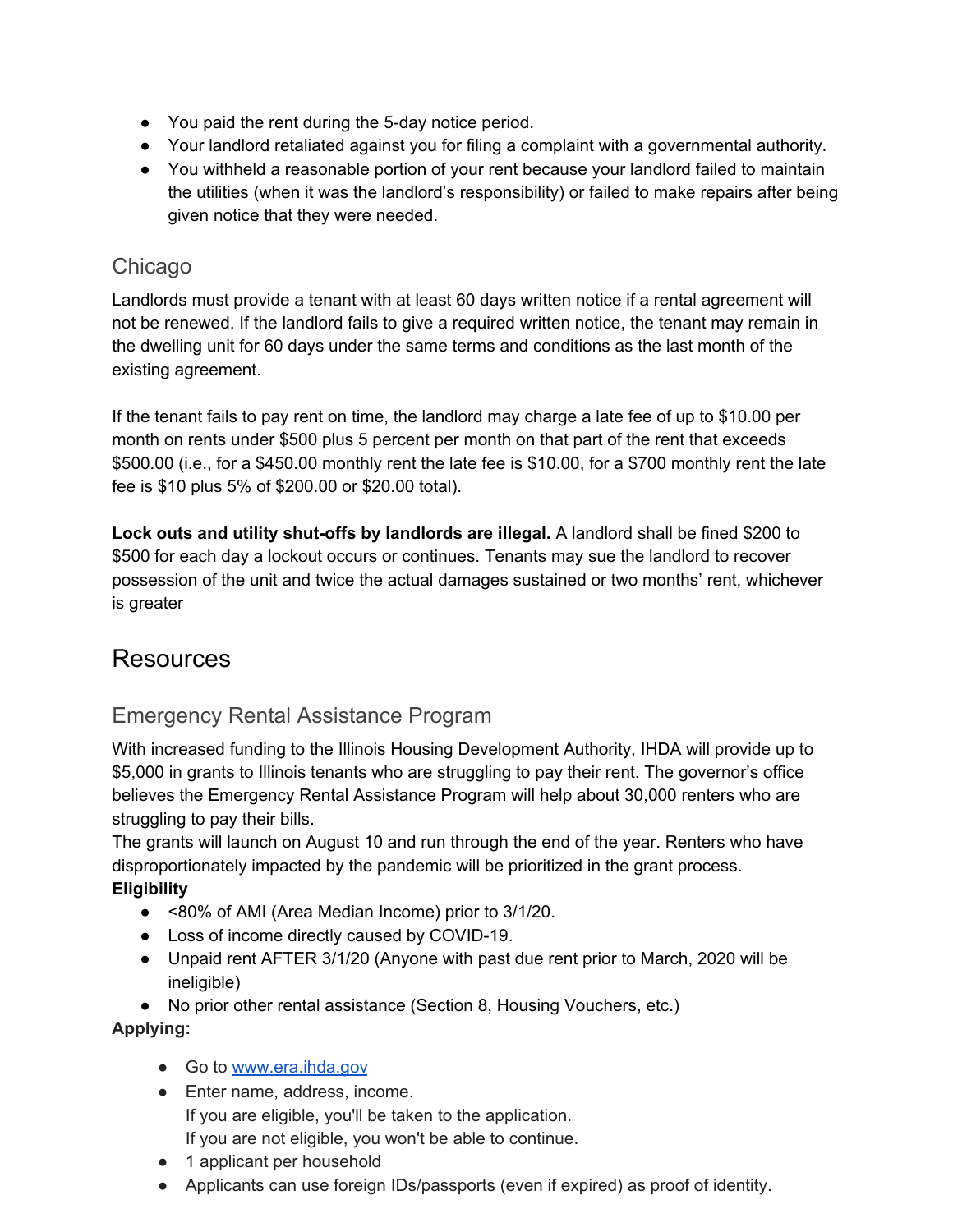- After the tenant finishes the application, the landlord must fill out their portion within 2 weeks.
- Application doesn't guarantee assistance.
- Applicants should be prepared to wait 2-3 weeks for a response/confirmation from IHDA.
- Applications will be received by a third-party and be randomized based on a unique ID number given to each case. Recipients will be picked via a lottery system.

#### **Other info:**

- Tenants are strongly encouraged to contact their landlords and let them know that they are applying for ERA. Landlord participation is a required part of this application and it is important that the tenant and landlord have a line of communication open to ensure that everything gets done in a timely manner.
- IHDA encourages landlords to choose wire transfer instead of a paper check as the form of payment. Wire transfer will take around 10 business days after the applicant has been approved for funds while a paper check can take 4-5 weeks longer than the wire transfer.
- IHDA is setting up call centers to answer questions from applicants.
- Application is online only. Community organizations are allowed to file on behalf of clients they are helping. However, the email on the application must belong to the applicant.If applicant doesn't have an email address, the organization/person filling out the application on their behalf should create a new email address for the applicant instead of using their personal email.

### Chicago

Tenants who live in HUD, CHA, or most subsidized apartments can use [bit.ly/hudchatenants](https://onenorthside.ourpowerbase.net/sites/all/modules/civicrm/extern/url.php?u=6540&qid=1495780) to enforce those programs' specific rights on back rent/eviction.

Any other Tenant can fill out [bit.ly/letsorganize.](https://onenorthside.ourpowerbase.net/sites/all/modules/civicrm/extern/url.php?u=6541&qid=1495780)

All Tenants can text or voicemail 312-566-8385 if they can't use those links.

Chicago Homelessness Prevention Call Center: Dial 3-1-1 or 312-744-5000 and ask for "Short-Term Help." (TTY Access is available for callers using specialized TTY equipment due to hearing problems: 312.948.6817.) Call Center staff will assess your eligibility for financial assistance and other community resources, then refer you to partner agencies that can help. The Call Center is open Monday through Thursday, 8:30 a.m. to 4:30 p.m.

Emergency Shelter: If you are in immediate need of emergency shelter in Chicago, call 3-1-1 to request transportation to a shelter.

Chicago's [Coordinated](http://www.csh.org/access) Entry System serves as a front door to connect people facing homelessness to housing and supports in an accessible, equitable, transparent manner. Anyone sleeping in a shelter, outside, in a vehicle, or any place not meant for human habitation can call the Coordinated Entry Call Center at 312-361-1707 to complete a housing assessment. The call center is open Monday through Friday from 8:30 a.m. to 4:00 p.m. Please note, this may or may not lead to a housing option and does not solve your immediate housing crisis.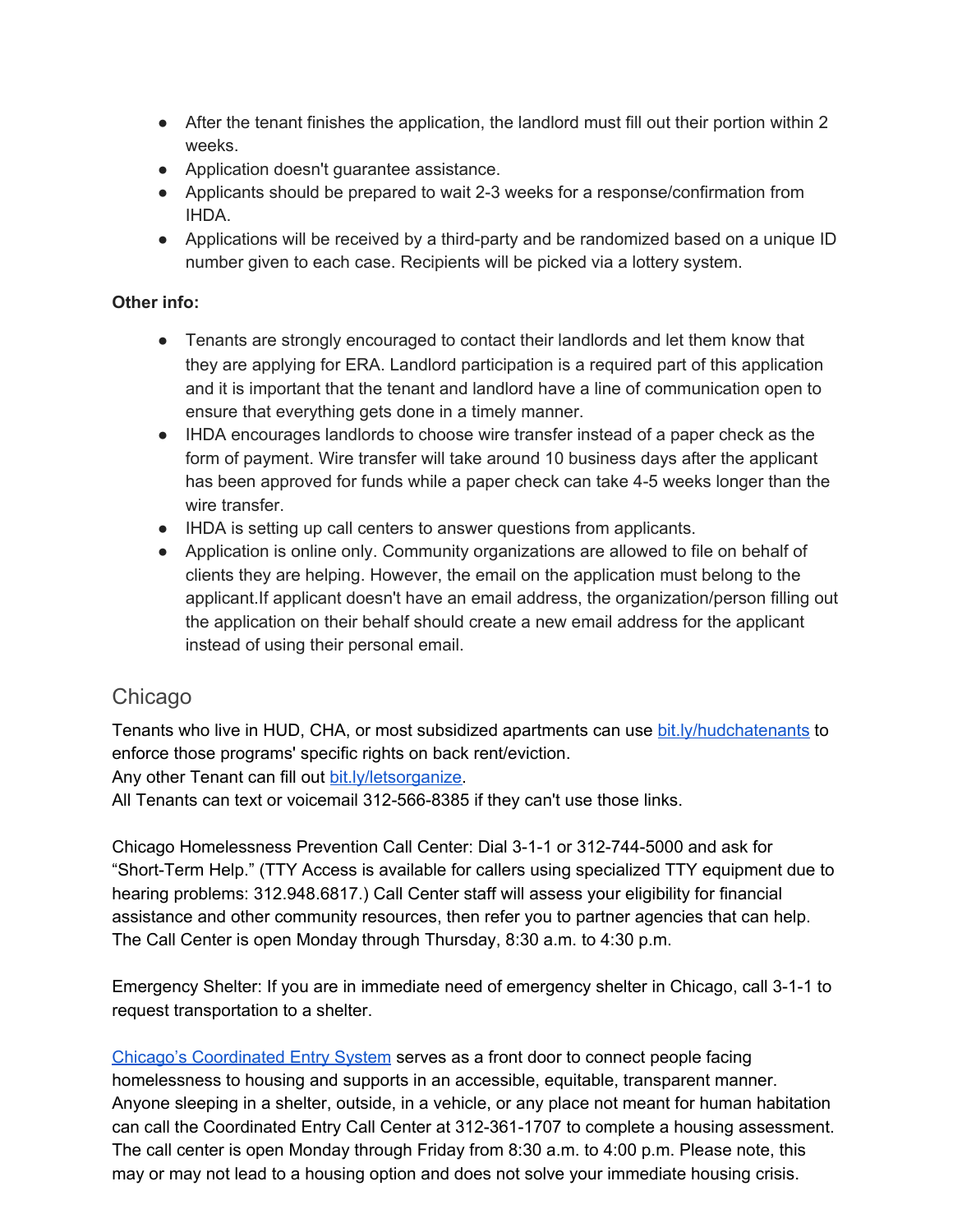[StreetLight](http://streetlightchicago.org/) Chicago provides up-to-date information on shelters, health clinics, emergency beds, mental health services, and more. The website is geared for young adults in Chicago between the ages of 16 and 24 living with unstable housing. This is a project of the Chicago Coalition for the Homeless and Young Invincibles.

More information, including how to seek assistance in-person: [www.allchicago.org/get-help](http://www.allchicago.org/get-help)

### Cook County

Cook County's rental assistance program opens on **Monday, August 10** and will remain open until **Monday, August 18**. This program provides people who are not otherwise receiving rental assistance with three months of rent. The [application](https://www.cookcountyil.gov/service/covid-19-recovery-rental-assistance-program) can be found here.

To qualify you must live in suburban Cook County and rent your home, have past-due status on rental payments starting March 27, not be a recipient of other rental assistance programs, prove household income before March 27 was below the 80th percentile of the Area Median Income (AMI).

The program pays up to three (3) months of overdue rent for payments you missed since March 27, 2020. If you owe only one or two late rent payments, we will also pay for one to two months of rent going forward, for a total of three (3) rental payments. These payments go directly to landlords.

#### Suburban Cook County Homeless Prevention

Suburban Cook County Homeless Prevention Call Center: If you need financial assistance with Mortgage, Rent Payments, Rent Deposits, Utility Payments, or other housing issues please call the Homeless Prevention Call Center at 1-877-4-Cook-15 (1-877-426-6515). Listen carefully to the prompts to choose which kind of help you need.

Emergency Shelter: Call the emergency facility nearest you:

South Suburbs: South Suburban PADS, 708-332-7700 Northwest Suburbs: Journeys | The Road Home, 847-963-9163 West Suburbs: Housing Forward (Oak Park), 708-338-1724 or BEDS (LaGrange), 708-354-0858

More information: [www.myentrypoint.org](http://www.myentrypoint.org/) and [www.suburbancook.org](http://www.suburbancook.org/)

### Community Services Block Grant (CSBG)

CSBG offers Illinoisans an opportunity to receive support for an array of essential services including rent assistance, food, temporary shelter, medicine and more. Check your local Community Action Agency (CAA) page for a list of available services near you. **Deadline:** CSBG remains open all year with expanded income eligibility guidelines in effect as of February 2020.

If you need assistance with completing and submitting your application, contact the call center at 1-833-711-0374 for live support. The call center will provide translation services in English, Spanish, and other languages if necessary.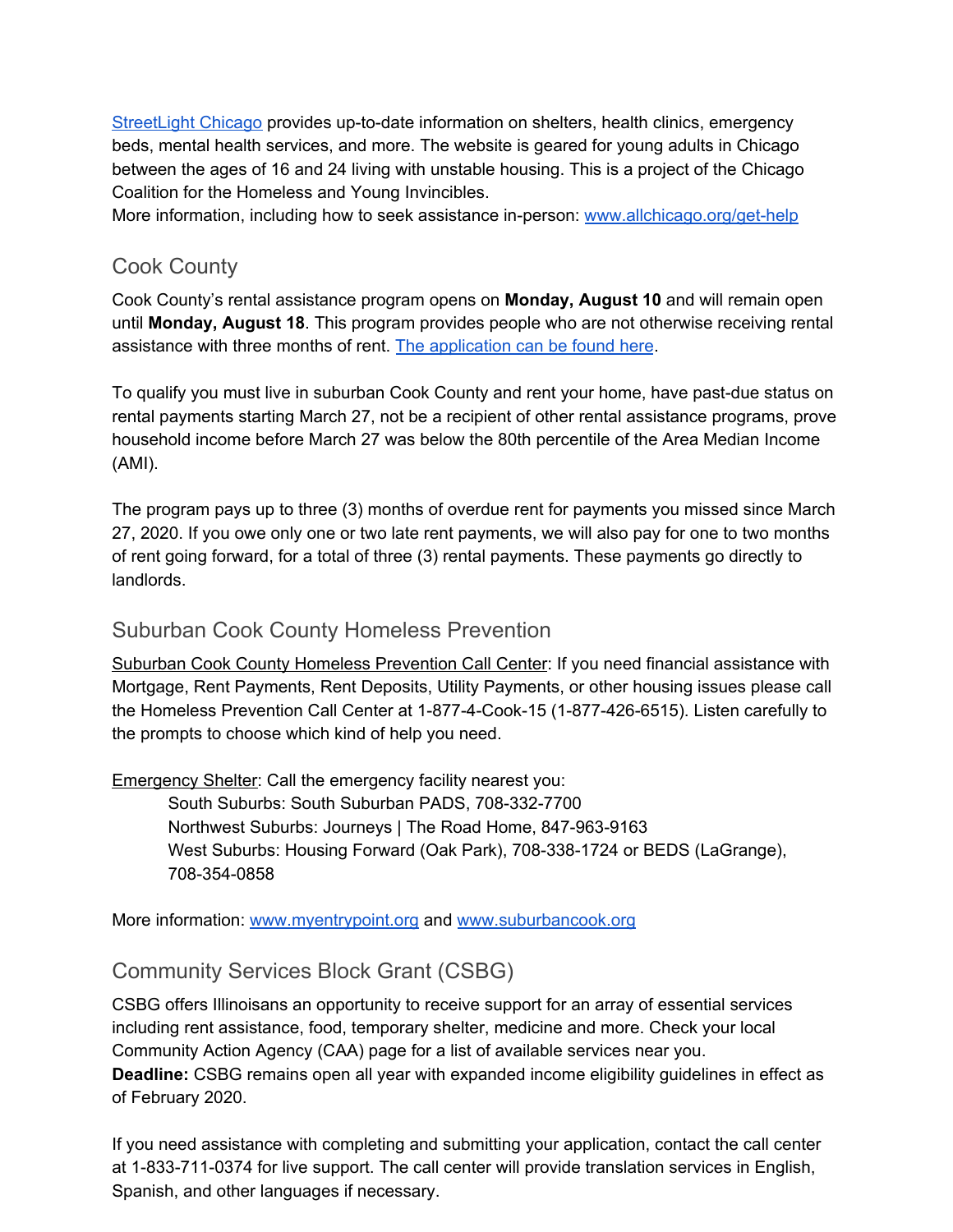#### [Apply](https://www2.illinois.gov/dceo/CommunityServices/HomeWeatherization/CommunityActionAgencies/Pages/helpIllinoisFamilies.aspx) here.

#### Other Services

If you are struggling to pay your rent, you may contact one of the following services.

- [Rentervention.com](http://rentervention.com/)
- The Department of Housing and Urban [Development](https://apps.hud.gov/offices/hsg/sfh/hcc/hcs.cfm?&webListAction=search&searchstate=IL) approved counseling agencies to figure out your options.
- The Illinois Department of Human Services offers a Homeless Prevention Program which includes rental assistance. For more information, click [here.](https://www.dhs.state.il.us/page.aspx?item=110583)
- The Rental Housing Support Program provides rental assistance to extremely low-income households living in participating properties. [Contact](https://www.ihda.org/rental-housing/) one of the [administering](https://www.ihda.org/rental-housing/) agencies directly to apply.
- The City of Chicago administers its own version of the Rental Housing Support Program. If you currently live in or are interested in living in Chicago and are in need of rental assistance, please contact the Chicago Low-Income Housing Trust Fund at: **(312) 744-0676**.
- The ARK continues to assist new and existing clients with rent and utility financial assistance, applying for government benefits, and providing community referrals. For the safety of our clients, staff and volunteers, we are providing these services by phone in the interim. For more information, please contact The ARK at 773-973-1000.
- The Community Services Block Grant Program (CSBG) at Illinois Department of Commerce & Economic Opportunity connects Community Action agencies with individuals and families as aid for moving towards self-sufficiency (including rental assistance for income eligible families seeking housing) Contact one of the [administering](https://www2.illinois.gov/dceo/CommunityServices/HomeWeatherization/CommunityActionAgencies/Pages/default.aspx) [agencies](https://www2.illinois.gov/dceo/CommunityServices/HomeWeatherization/CommunityActionAgencies/Pages/default.aspx) (by county) to apply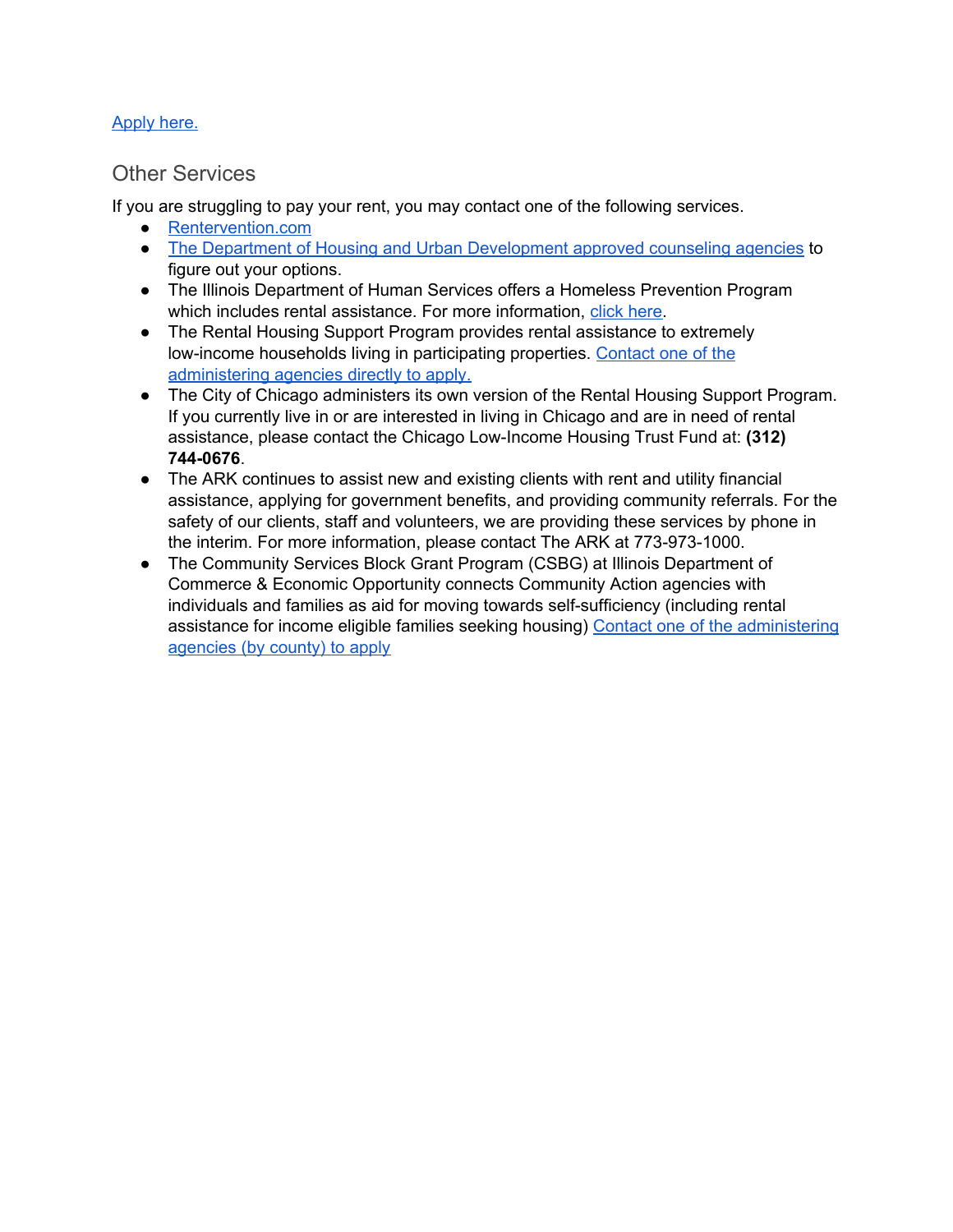# Utility Bill Assistance

The ICC [required](https://www.citizensutilityboard.org/wp-content/uploads/2020/03/20-0309-Emergency-Order-re-Disconnections-Covid.pdf) all private water, electric and natural gas utilities in Illinois to:

- Suspend service disconnections.
- Waive late-payment penalties.
- Implement temporary flexible credit and payment procedures to ensure all customers remain connected to essential utility service.

Until further notice:

- Alternative electric and gas suppliers are barred from knocking on your door or conducting in-person marketing in your neighborhood.
- The state's private, regulated electric, gas and water utilities cannot terminate your service or charge you late-payment penalties/fees. That includes ComEd, Peoples Gas, Nicor Gas, North Shore Gas, Ameren Illinois, MidAmerican, Illinois American and Aqua Illinois. These utilities must notify customers at risk of disconnection of these emergency shut-off protections.
- The utilities also must file revised, more consumer-friendly credit and payment-collection procedures for ICC approval. Once approved, the revised practices are to remain in effect for six months after the moratorium ends.

Please remember that despite the moratorium, past-due bills will eventually have to be paid in full. We recommend:

- All customers should continue to try to pay their bills in full and practice sound energy efficiency (be conservative with your usage).
- If you can't afford your bills because of financial hardship during this crisis, try to pay some amount each month and contact your utility to enter into a payment arrangement.

While there is a moratorium on shut-offs, your usage will still be recorded, your bills can still increase, and any debt you have with the utility can grow.

# Questions to ask

- 1. When will you expect me to repay my missed payments?
- 2. Are payment plans available?
- 3. What fines and fees will I be subject to after the emergency orders are lifted?
- 4. Will my outstanding balance accrue interest?

## Resources

#### Suburban Cook County Homeless Prevention

Suburban Cook County Homeless Prevention Call Center: If you need financial assistance with Mortgage, Rent Payments, Rent Deposits, Utility Payments, or other housing issues please call the Homeless Prevention Call Center at 1-877-4-Cook-15 (1-877-426-6515). Listen carefully to the prompts to choose which kind of help you need.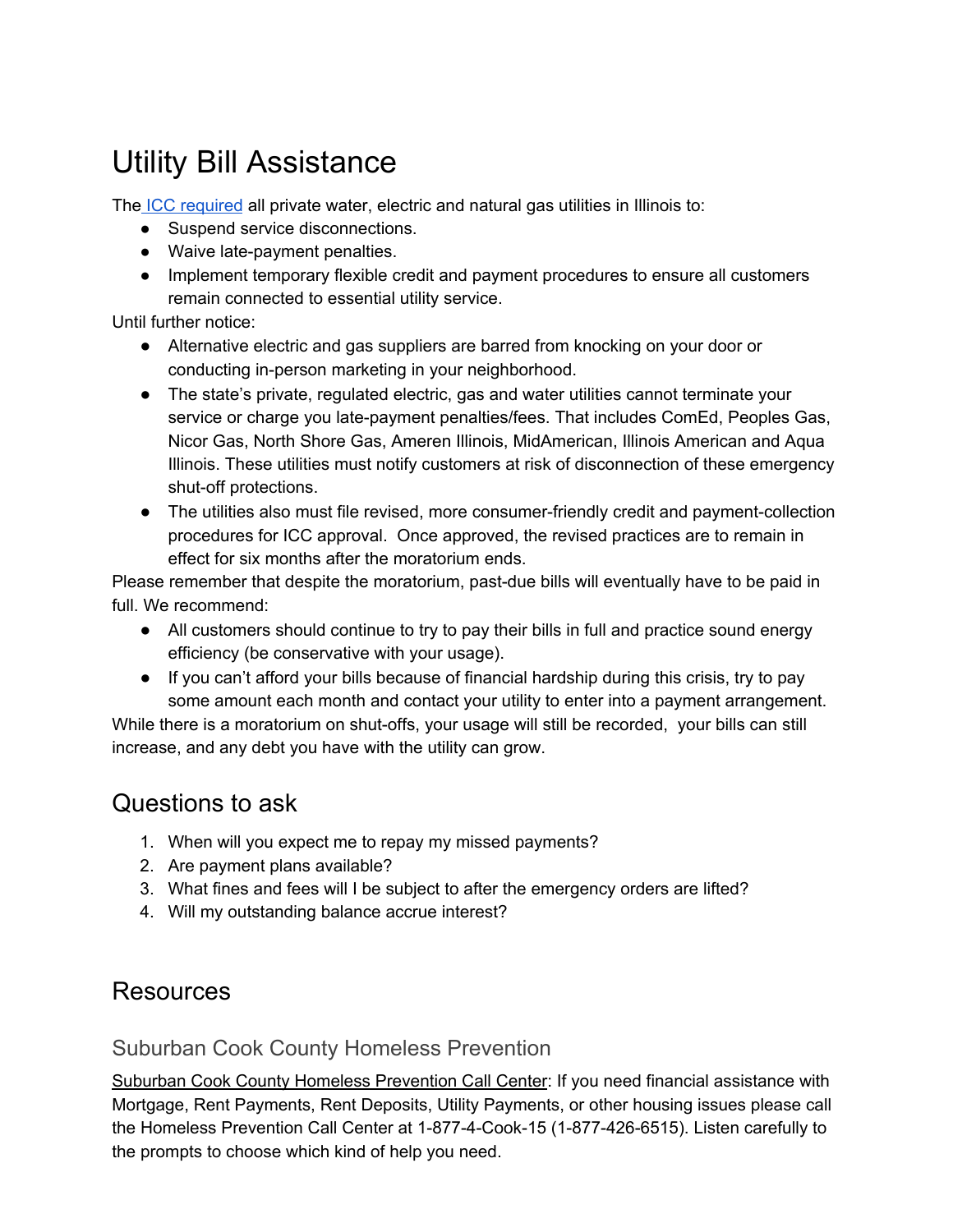### ComEd

ComEd will provide continued relief from service disconnections by extending its suspension on disconnecting customers until either the state moves to Phase 4 of the Restore Illinois plan or Aug. 1, 2020, whichever comes first. In addition, residential and small business customers will have an additional 30-day grace period, during which time ComEd will not disconnect service for nonpayment to help customers get back on their feet.

Customers who are challenged in paying their outstanding balances and electric bills should contact ComEd's customer care team as soon as possible at 800-334-7661, Monday through Friday from 7 a.m. to 7 p.m. to take advantage of new and existing assistance options. More information is also available at [ComEd.com/CARE](http://comed.com/CARE).

#### See this document for more [information.](https://drive.google.com/file/d/1LPY689229L5MQeyu5TW7n5xecaDXoX3e/view?usp=sharing)

### Low Income Home Energy Assistance Program (LIHEAP)

LIHEAP helps eligible low-income households pay for home energy services. This includes assistance with heating, gas, propane and electricity. More information on services available in your region can be found by visiting your Local Administering Agency (LAA) page. **Deadline:** The deadline for FY20 LIHEAP services is June 30, 2020; however FY21 LIHEAP enrollment opens up earlier than usual on July 27, 2020.

If you need assistance with completing and submitting your application, contact the call center at 1-833-711-0374 for live support. The call center will provide translation services in English, Spanish, and other languages if necessary. [Apply](https://www2.illinois.gov/dceo/CommunityServices/HomeWeatherization/CommunityActionAgencies/Pages/helpIllinoisFamilies.aspx) here.

Contact the Community and Economic Development Association of Cook County, Inc. (CEDA) by calling their toll-free hotline, (800) 571-2332, or texting "CEDA" to 313131.

### People's Gas

We are committed to working with all of our customers, and have payment plans available including for those who are impacted or otherwise experiencing a hardship due to COVID-19. Customers can find additional information on our [website](https://accel.peoplesgasdelivery.com/home/arrangements.aspx) or by calling 866-556-6001.

## Lifeline (Phone & Internet)

The Lifeline program is a federally-funding program to provide reduced cost phone and internet service to eligible families and individuals so that they can stay in touch with loved ones, medical professionals, employers, and more. The benefit may be used on one the following: one landline telephone, one cell phone with or without internet access, or one home broadband subscription per household.

You can find participating companies by [using](https://marjoriecommunications.us4.list-manage.com/track/click?u=1ddc5e53f4bad1031a01384fe&id=2968cdb6b3&e=7b4aa491e7) this tool from the FCC or on this [list](https://marjoriecommunications.us4.list-manage.com/track/click?u=1ddc5e53f4bad1031a01384fe&id=f893f76cd2&e=7b4aa491e7) of [participating](https://marjoriecommunications.us4.list-manage.com/track/click?u=1ddc5e53f4bad1031a01384fe&id=f893f76cd2&e=7b4aa491e7) companies from the ICC. Many Lifeline providers have the application process built into their website, but consumers may also apply directly through the National Verifier. To apply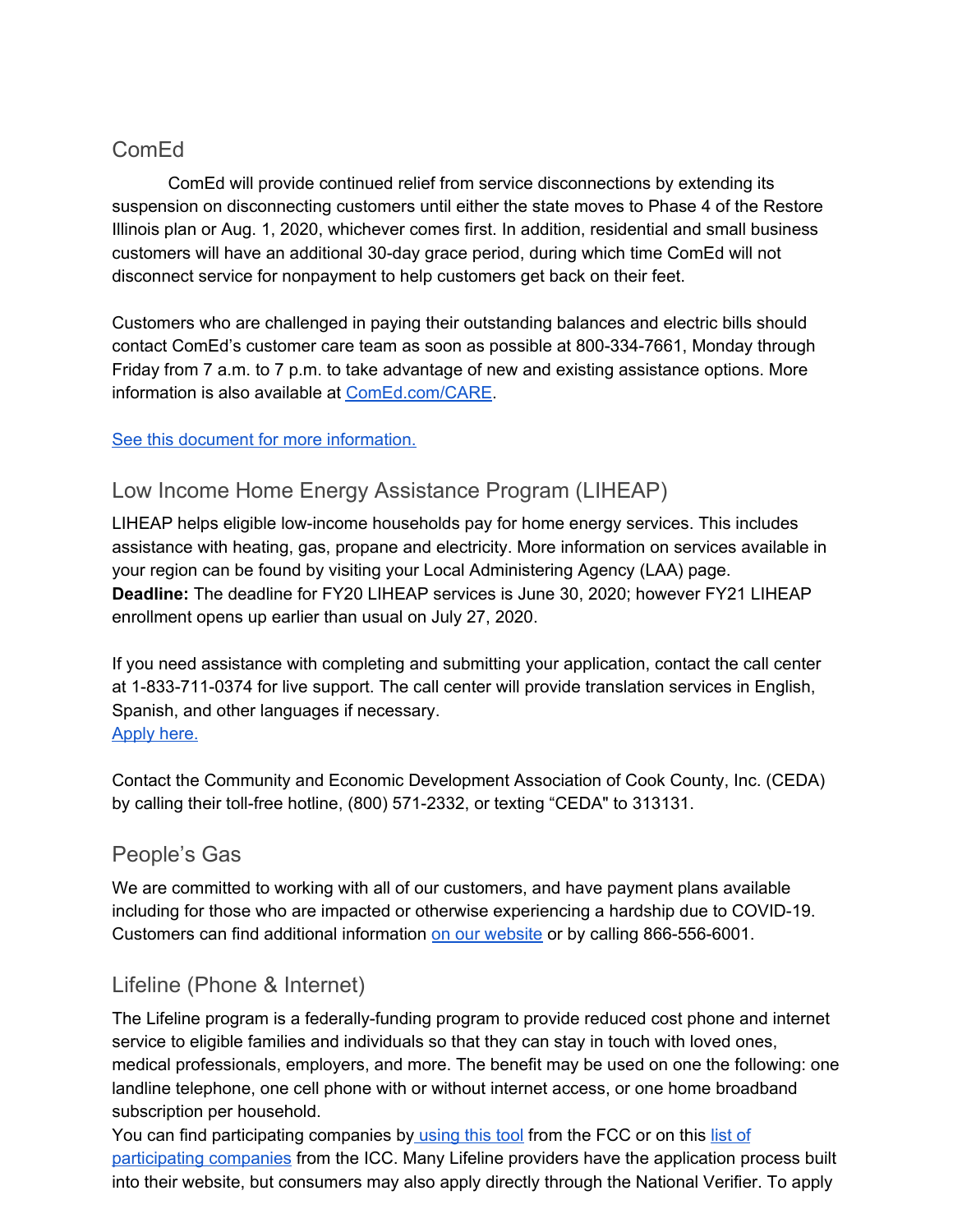using the National Verifier, use the FCC's online [verification](https://marjoriecommunications.us4.list-manage.com/track/click?u=1ddc5e53f4bad1031a01384fe&id=338afc3535&e=7b4aa491e7) portal at [https://www.lifelinesupport.org/](https://marjoriecommunications.us4.list-manage.com/track/click?u=1ddc5e53f4bad1031a01384fe&id=b128c43506&e=7b4aa491e7)

### Comcast

We will not disconnect a customer's internet service or assess late fees if they contact us and let us know that they can't pay their bills during this period. Our care teams will be available to offer flexible payment options and can help find other solutions.

### Chicago Water and Sewer

The City of Chicago is launching the Utility Billing Relief (UBR) Program—a new initiative to make water and sewer charges more affordable for low-income residents. Water is a basic human right. This new program will make it so families do not have to choose between paying for utilities and other needed services.

The new program offers a reduced rate on water, sewer, and the water-sewer tax for homeowners who meet **LIHEAP** income [eligibility](https://50thwardchicago.us2.list-manage.com/track/click?u=fe0fd833e900e534be0deac93&id=22cfc8644d&e=d7431dc9b2) criteria. It also puts a hold on late payment penalties and debt collection for outstanding bills, and offers debt forgiveness after successfully completing one year with no past due balance.

Interested residents can apply for the program at [www.chicago.gov/UBR.](https://50thwardchicago.us2.list-manage.com/track/click?u=fe0fd833e900e534be0deac93&id=021f65d3f2&e=d7431dc9b2) For more information, call (312) 744-4426 or email utilitybill@cityofchicago.org.

#### AT&T

Service disconnections and late fees are halted for the time being.

## CUB Virtual Bill Clinic

#### Citizen Utility Board's Virtual Bill Clinic

**How it works:** Send us your electric, natural gas, and telecom bills. A CUB specialist will look them over to see if you're signed up with an alternative supplier or if you're paying for unnecessary products and services.

We'll also let you know how your usage compares to other consumers, tell you if you're eligible for money-saving programs, including financial assistance, and guide you to free energy-efficiency products and services.

**The details:** Email a copy of your most recent electric, natural gas, and telecom bills to CUB at ubc@citizensutilityboard.org. (Put "Attn: Virtual Utility Bill Clinic" in the subject line.)

Feel free to redact your personal information, but be sure to include the account holder's name and where we should send the analysis. We will do everything in our power to send you our bill analysis within the month, depending on how many requests we get.

## Welcoming Center Grants

**The State has allocated some money for utility and rental assistance through welcoming centers. When this money has been disbursed and we have information about how you**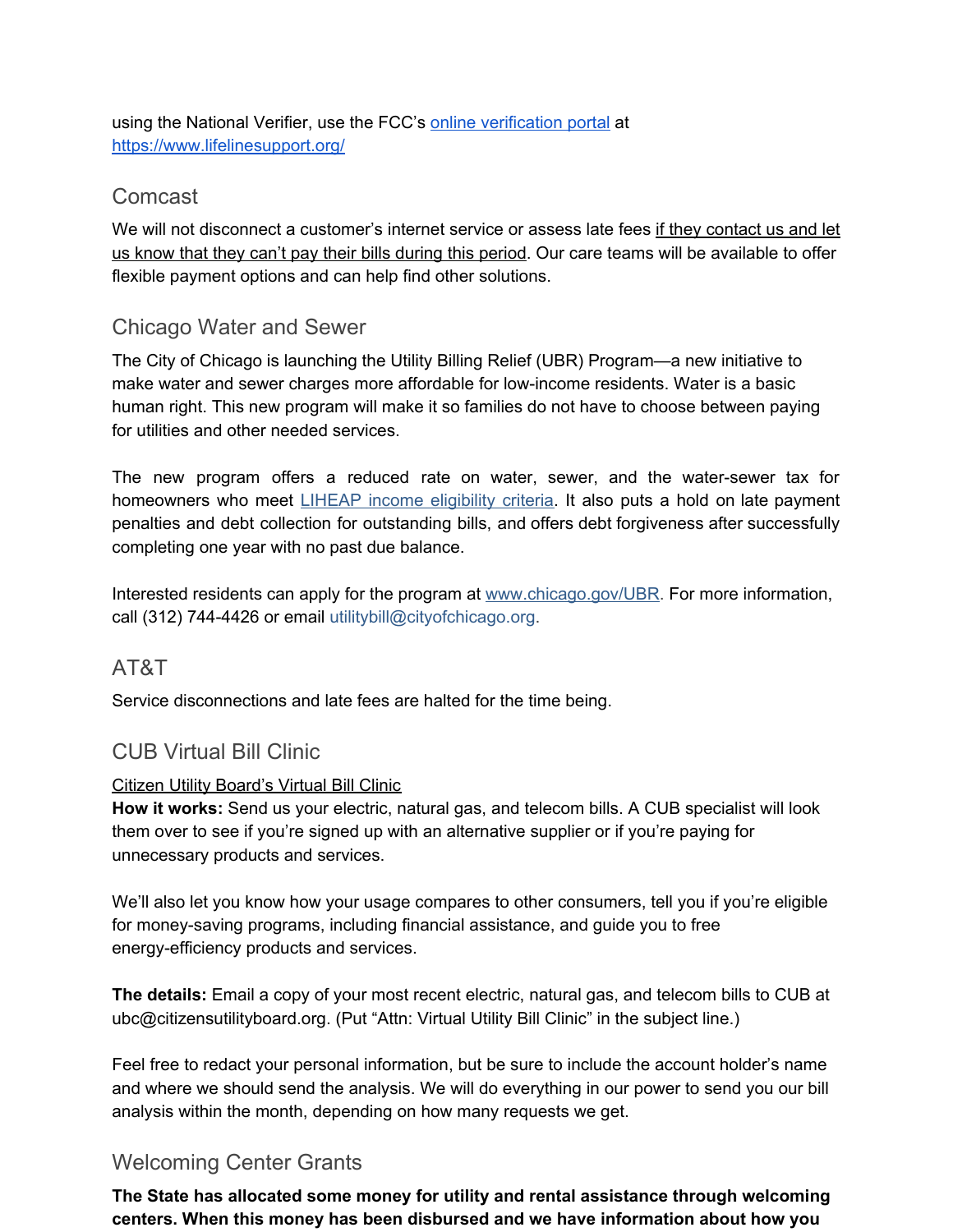**can apply, we would love to let you know. Email us at [info@senatorram.com](mailto:info@senatorram.com) and we will let you know how and when you can apply.**

### The ARK

We continue to assist new and existing clients with rent and utility financial assistance, applying for government benefits, and providing community referrals. For the safety of our clients, staff and volunteers, we are providing these services by phone in the interim. For more information, please contact The ARK at 773-973-1000.

### Ameren Illinois

Ameren has allocated \$8 million in payment assistance to help those struggling to play their energy bills as a result of COVID-19. Under the "Fresh Start" program, up to \$700 is available for customers to use to cover their bills. Money offered will vary depending on the monthly income per family. More information can be found on this press [release.](https://drive.google.com/file/d/10NJueoY6d3Mvq4PWzDJUvuVy5k6LbU3y/view)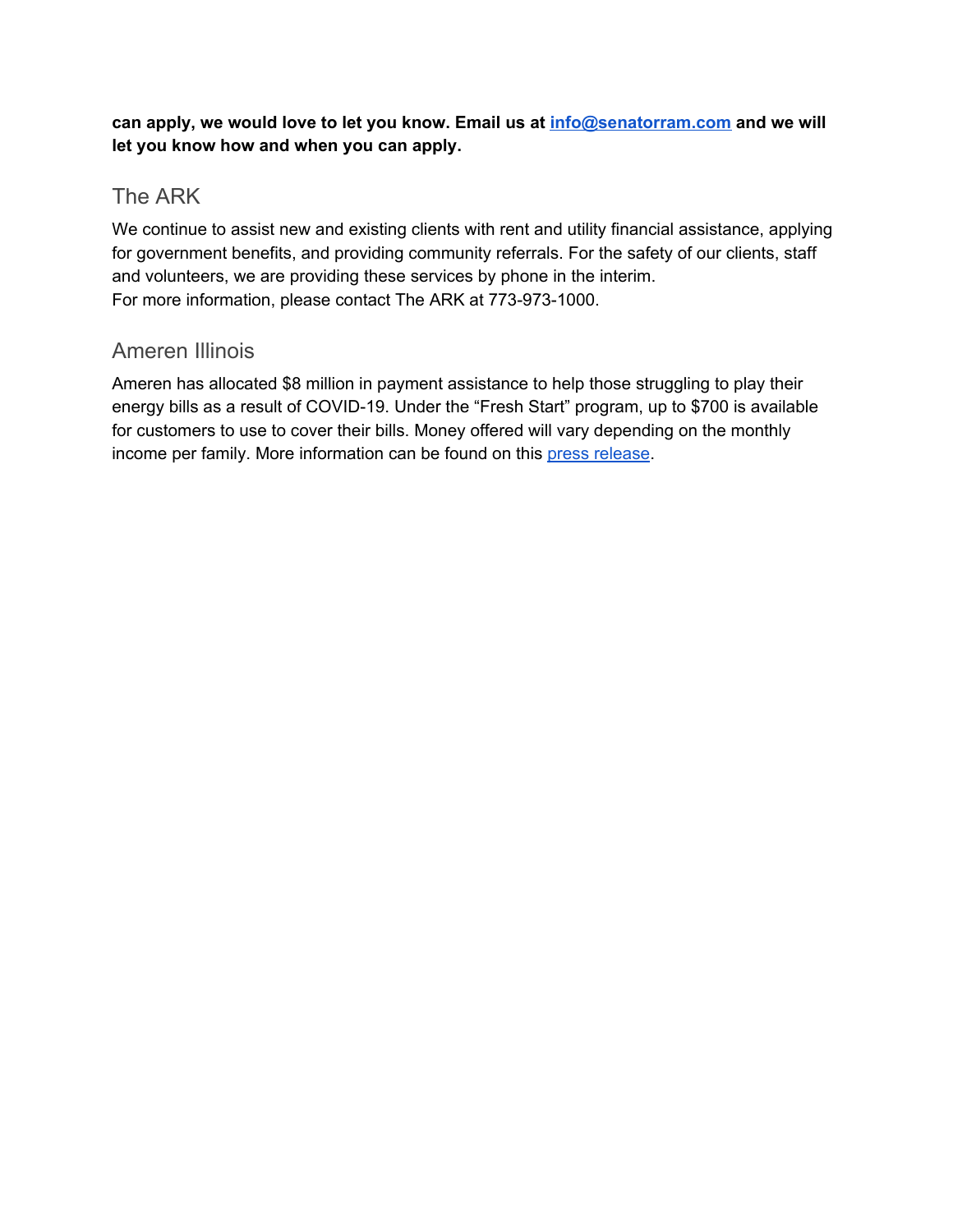# Medical Bill Assistance

Medical debt is unlike other financial obligations you may have. There is some room for negotiating terms of medical bills especially if you indicate that you want to pay them off and work with your medical provider. Here is a brief step-by-step to help you find relief:

- 1. Ask your medical provider for an itemized bill and check it for accuracy. There are a number of common mistakes that occur:
	- a. Insurance company may accidentally deny claims for certain services that should be paid out by insurance
	- b. Double billing
	- c. Incorrect service code, resulting in a higher bill or uncovered care
	- d. Claims may be rejected if the patient's information is incorrect
- 2. Figure out if you can afford anything monthly or what needs to happen in order for you to start paying off your debt. If you are out of work due to contracting COVID-19 or your workplace is temporarily shut down due to the pandemic, this is important information to tell your medical provider.
- 3. Call your medical provider
	- a. If you have any questions about your itemized bill, seek clarification. "Could you explain to me what this item is on my bill?"
	- b. Tell your provider that you want to pay off your bill but due to COVID-19 your are in a difficult financial situation. They are more likely to be willing to help if you show that you're willing to pay eventually.
	- c. Ask, "Is there any way you can lower my bill to make this more manageable?" They may not grant this request but it is better to ask.
	- d. Ask, "Do you have options for repayment plans?" Health care providers typically offer no-interest repayment plans so they can recover the cost of services from patients over time instead of in one lump sum. Often, these programs are offered to anyone who needs them, so you won't have to meet certain eligibility requirements like you would with payment assistance programs. Make sure that the repayment plan is something you will be able to stick to.
- 4. Do not take a loan if you are granted a repayment plan.
	- a. Typically, repayment plans have zero-interest. Consolidating your debts into one loan is done to lower your interest rate. Doing this for medical debt will only add an interest expense.
	- b. If your repayment plan has an interest rate, then consolidating your loans may be a viable option.
- 5. Bills that go to collections
	- a. Medical bills are not usually sent to collections unless there have been many months of non-payment. After they have been sent to collections, you can be sued for the sum, and have your wages garnished. It is best to work with your medical provider to prevent this.
- 6. Social Service agencies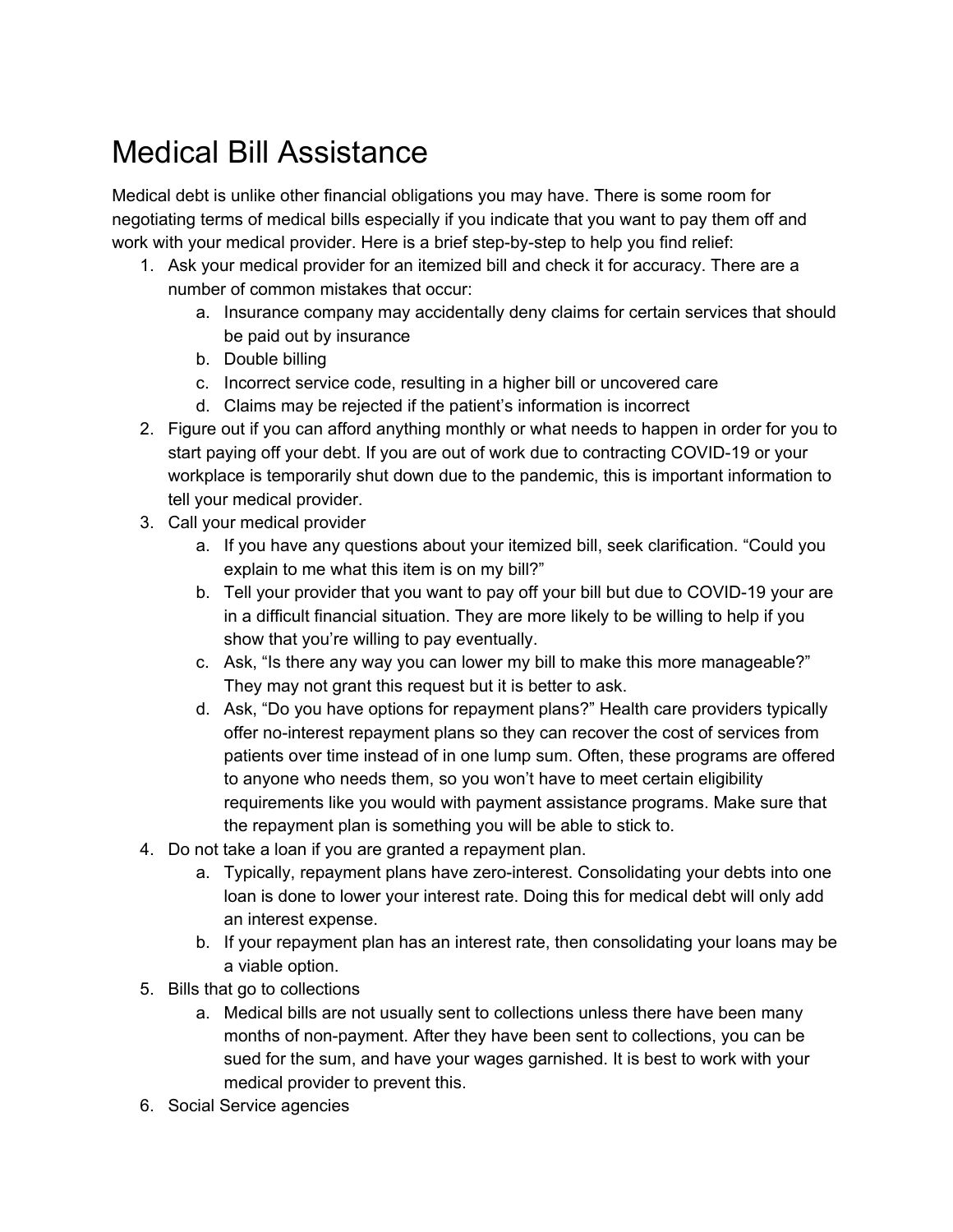# Unemployment Insurance

Text "UNEMPLOYMENT" to 552020 for the latest information about unemployment

[Click](https://www.youtube.com/watch?v=MZT9X2Cs96k&t=389s) here for a video on how to apply for UI.

[Click](https://www2.illinois.gov/ides/individuals/UnemploymentInsurance) here to apply for unemployment benefits online. You can also call (800) 244-5631. It is highly recommended that you apply online to avoid a long phone wait time.

IDES has taken steps to address issues with applying for unemployment, but are aware that there are lingering capacity issues. They have asked applicants to adhere to the following filing schedule:

#### Online Filing [Schedule:](https://drive.google.com/open?id=1_vdtxzIjKHyVWQ6hRtSC6qqIqwluZFqz)

Those with last names beginning with letters **A-M** will be asked to file their claims on **Sundays, Tuesdays, or Thursdays.**

Those with last names beginning with letters **N-Z** will be asked to file their claims on **Mondays, Wednesday, Fridays.**

**Saturdays** will be available for anyone to accommodate those who could not file during their allotted window.

Call Center Filing Schedule:

Those with last names beginning with letters **A-M** will be asked to call on **Tuesdays and Thursdays between 7:30am – 6pm.**

Those with last names beginning with letters **N-Z** will be asked to call on **Mondays and Wednesdays between 7:30am – 6pm.**

**Fridays (7:30am – 6pm)** will be available for anyone to accommodate those who could not file during their allotted window.

The day or time of day in which a claim is filed will not impact whether you receive benefits or your benefit amount. Additionally, claims will be back-dated to reflect the date in which a claimant was laid-off or let go from their job due to COVID-19.

If you have persistent problems with the unemployment system, please give us a call at (872) 208-5188 or email our Outreach Director Veton Hasku at veton@senatorram.com.

## CARES Act

#### **Federal Pandemic Unemployment Compensation (FPUC)**

FPUC provides an additional \$600 per week for individuals receiving regular unemployment benefits, PUA, PEUC, or extended benefits if they are triggered under Illinois law, beginning March 29, 2020 and concluding the week ending July 25.

FPUC has been fully implemented and disbursement has begun.

#### **Pandemic Emergency Unemployment Compensation (PEUC)**

PEUC provides up to 13 additional weeks of federally funded unemployment benefits for individuals who have exhausted regular unemployment benefits. IDES received USDOL guidelines on April 10 and was implemented in the week of April 20.

#### **Pandemic Unemployment Assistance (PUA)**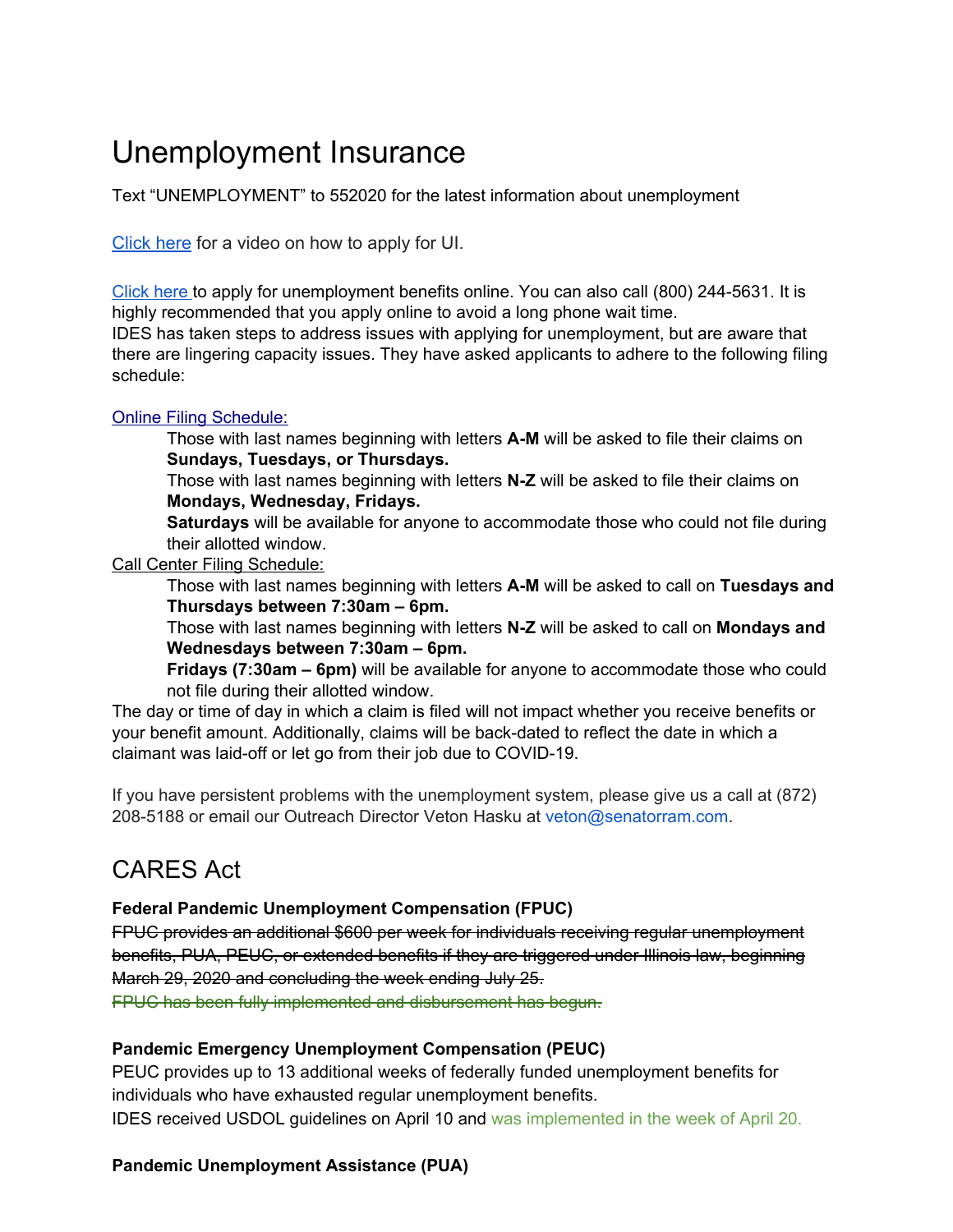PUA provides up to 39 weeks of federally funded unemployment benefits to individuals not typically eligible for unemployment benefits, including independent contractors and sole-proprietors who have become unemployed as a direct result of COVID-19.

The PUA program has been established for individuals who are unemployed for reasons attributable to COVID-19 and not covered by the state's regular unemployment insurance program. To establish eligibility under the new program, the claimant will have to demonstrate he/she is not eligible under the regular program. Applying for and being denied benefits under the regular program can help establish eligibility under the new temporary program. The PUA application is live on the IDES website.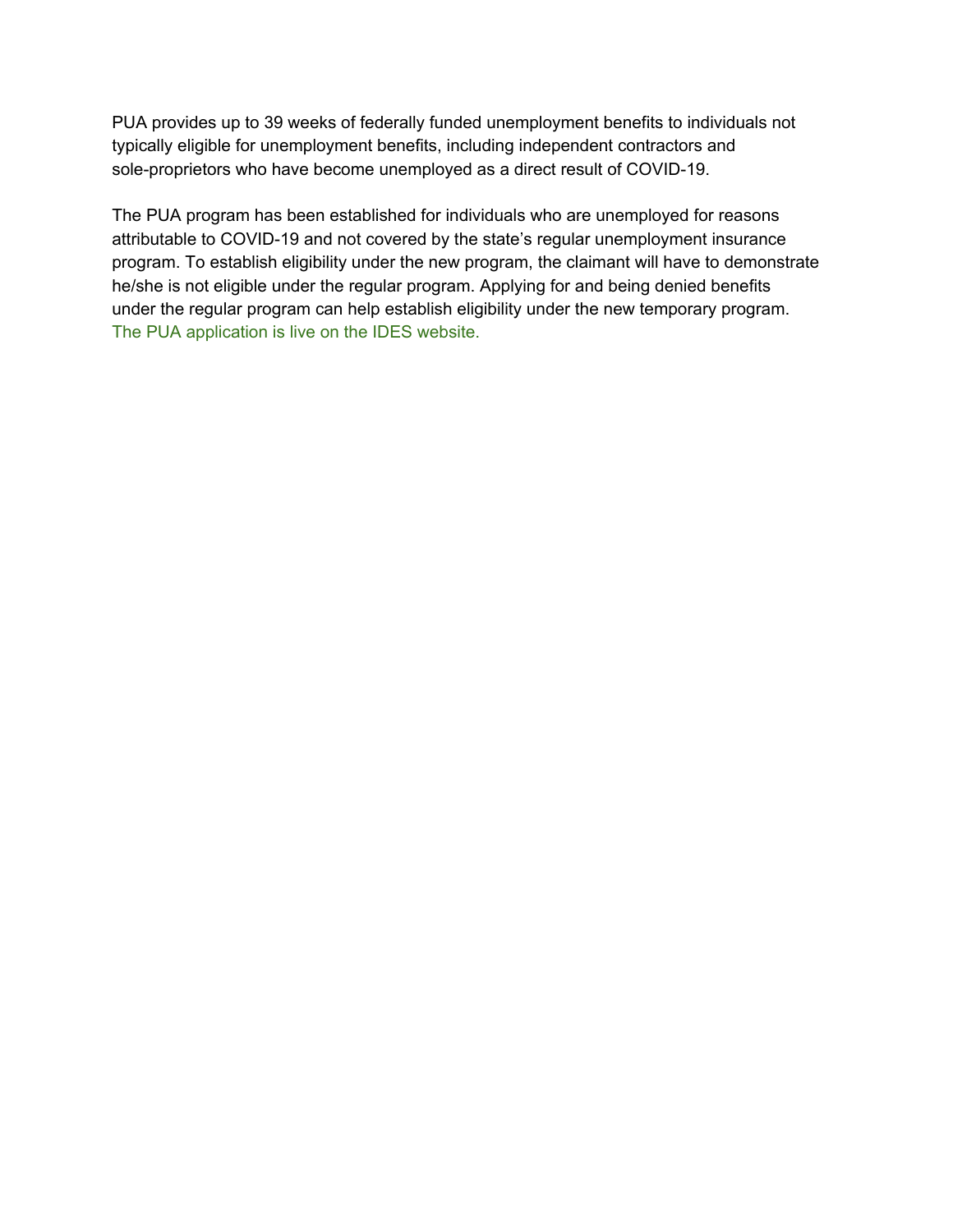# Flood Assistance

# Chicago

The City of Chicago has compiled resources for basement flooding [available](https://www.chicago.gov/city/en/depts/water/supp_info/basement_floodingpartnership.html) here.

## **Glenview**

With the heavy rains this weekend staff have been getting numerous complaints, which can be logged by calling into our Resolution Center at 847-724-1700 between 8 a.m. and 5 p.m. weekdays.

The Village offers a cost-sharing program for more complicated, localized drainage issues that may be occurring on a property. Local drainage inspections are conducted by the Villages' consulting engineering firm Baxter & Woodman. This inspection should provide homeowners with a better understanding of the work, costs and steps involved in flood-proofing their homes. Through this cost-sharing initiative, the Village and the homeowner will each pay 50 percent of the \$800 cost of this inspection (that means that the Village will pay \$400). In addition, the Village will waive up to \$200 in permit fees should the homeowner undertake the recommended improvements.

[https://www.glenview.il.us/Pages/Drainage\\_Inspection.aspx](https://www.glenview.il.us/Pages/Drainage_Inspection.aspx)

Any Village resident who proposes a rain garden with a drainage benefit and a strong native planting plan can be eligible for a Village grant of 50 percent of the project costs up to \$1,000. <https://www.glenview.il.us/about/Pages/Rain-Garden-Rain-Barrel-Program.aspx>

# Morton Grove

Residents experiencing sewer back-up issues may take advantage of the Village's Overhead Sewer and Flood Control Assistance Program which provides a 10-year interest free loan for 50% of the cost to purchase and install an approved flood control sewer back-up system. Questions regarding the program or individual sewer concerns should be directed to Morton Grove Public Works 847 470-5235. Details regarding the Overhead Sewer and Flood Control Assistance Program can be found on the Village's website at -

[https://www.mortongroveil.org/public-works/overhead-sewer-and-flood-control-assistance-progr](https://www.mortongroveil.org/public-works/overhead-sewer-and-flood-control-assistance-program/) [am/](https://www.mortongroveil.org/public-works/overhead-sewer-and-flood-control-assistance-program/)

# Niles Township

Property owners with single family homes as their primary residence can apply for financial assistance from the Village for installation of flood control devices. Funding is available on a first-come, first-serve basis for those who qualify.

<https://www.vniles.com/493/Flood-Control-Assistance>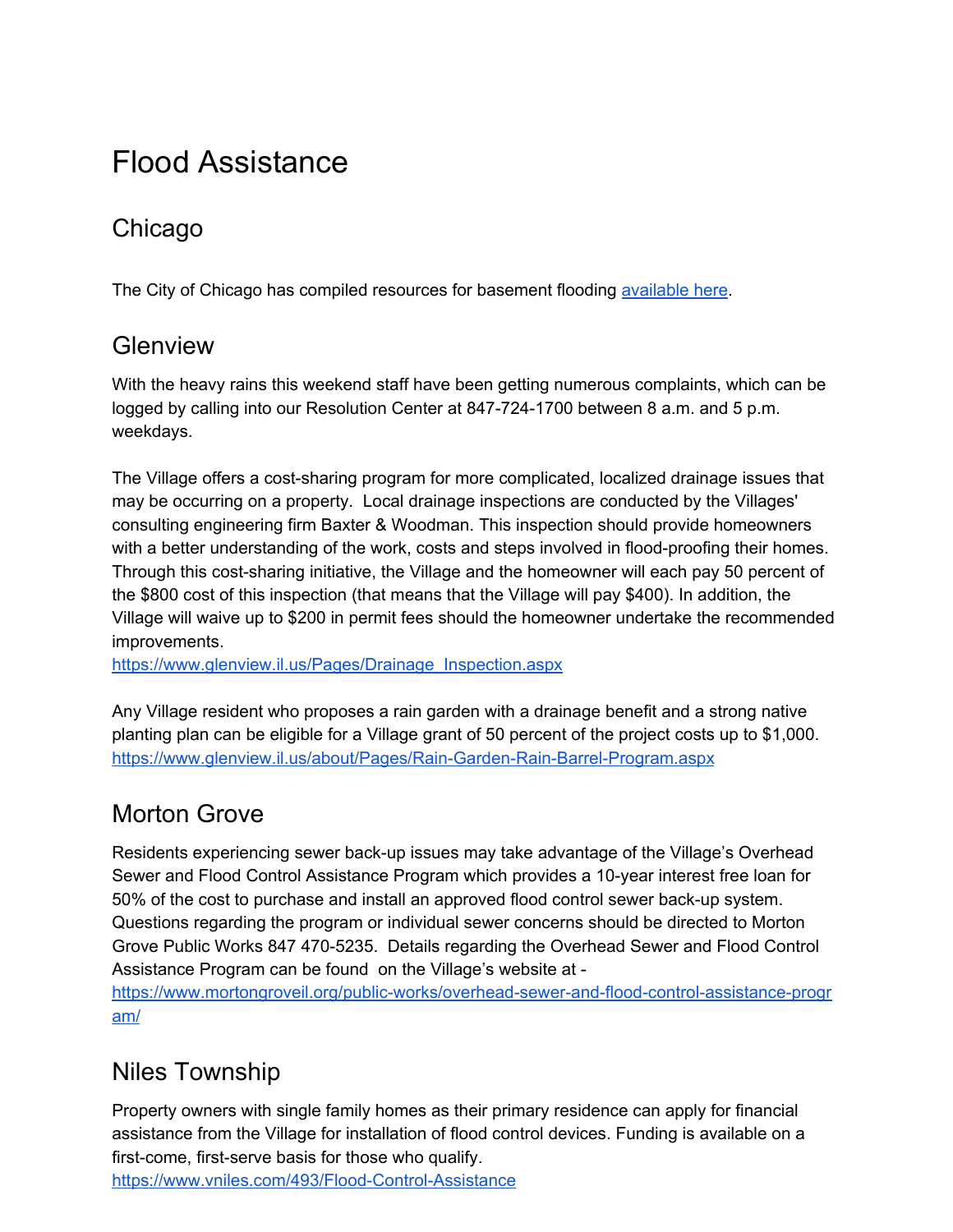To apply, complete page 6 of the [pre-application.](https://www.vniles.com/DocumentCenter/View/2498/Flood-Control-Assistance-Forms3?bidId=)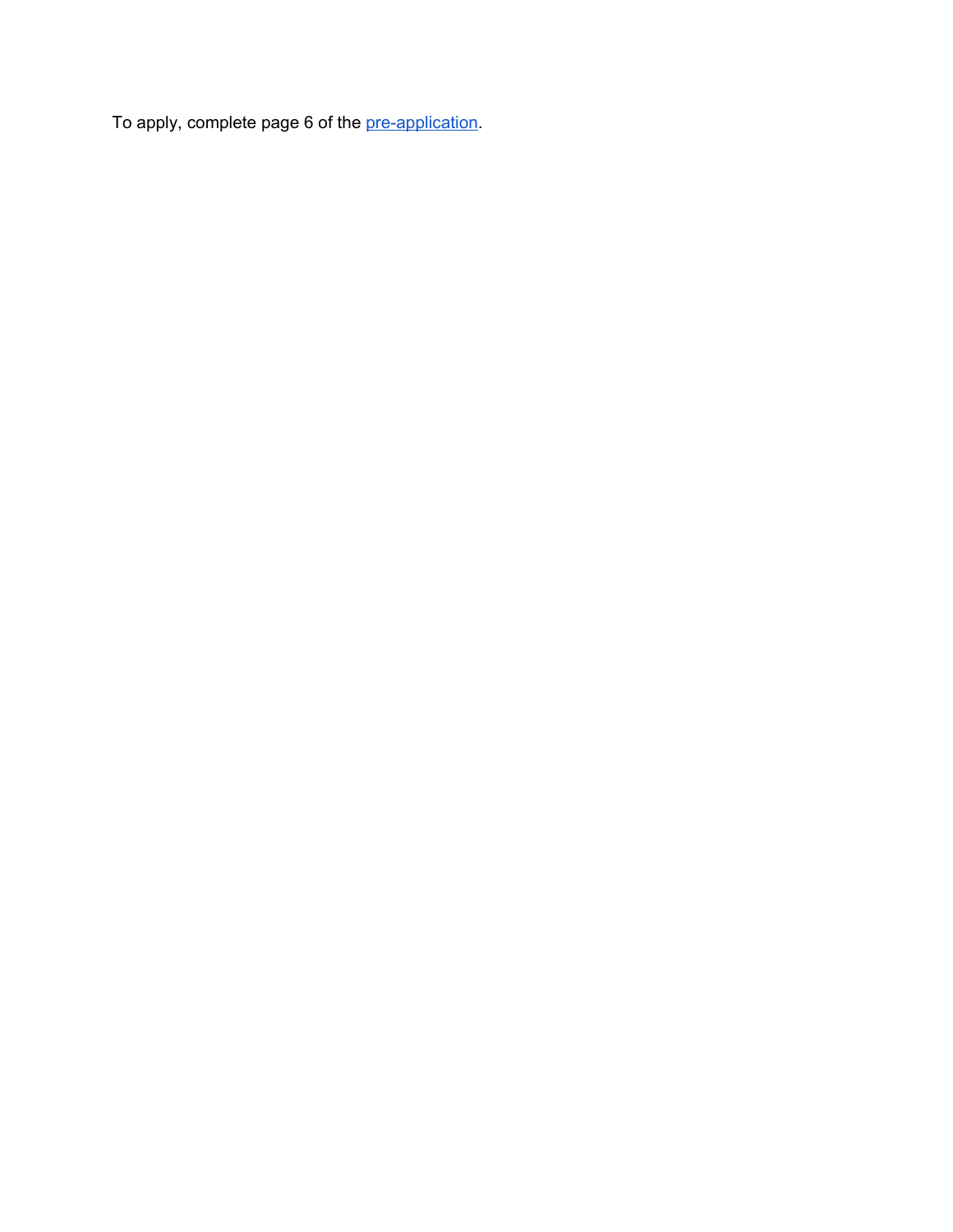# Local Loan and Grant Opportunities

## Niles Township

#### **Niles Township COVID-19 Response Fund**

- Applicant must be a Niles Township tenant or own primary residential property within Niles Township where mortgage payments are still owed
- Applicant must have household income within 100% of Area Median Income (AMI) or lower (see table below)
- Applicant must have earned income prior to (and up until) the Shelter in Place order (March 21, 2020)
- Applicant must have applied for Unemployment Insurance as a result of COVID 19 wage losses and either a) did not qualify OR b) have filed on or after March 21, 2020 and to date not received any payments, nor expect to receive payments in the next 30 days
- Applicants must not have received General Assistance or Emergency Assistance within the past six months. If the social worker deems the applicant is deemed a more appropriate fit for GA or EA, then applicant will be diverted to that program.
- Only one funded applicant per household
- Those with any residency status (immigrant, refugee, undocumented, citizen, etc) may apply

This grant will be administered to a maximum of \$1,000 per household as long as funds are available. For full quidelines, see this document, and complete this [application.](https://drive.google.com/file/d/1m07YEuiuhA34wjhoYvvqpBFvBAvwdiVJ/view?usp=sharing)

#### **Niles Township Child Care Scholarship**

Financial assistance is available to eligible Niles Township residents for childcare. Scholarships are awarded based on income eligibility and residential requirements for children up to 5 years of age. The daycare/childcare facility must be a state approved and or licensed facility/program. For additional information please call: 847-673-9300 or direct your questions by e-mail to: [ldavis@nilestownshipgov.com.](mailto:ldavis@nilestownshipgov.com)

Apply for the [scholarship](http://nilestownshipgov.com/child-care/) here.

# Food, Medical, Human Services Assistance

## Food

If you are experiencing food insecurity, you can click [here](https://drive.google.com/open?id=1CbPIBMtKCfaMrmQt78mszLE1_6iGhXxb&usp=sharing) to view a map of the food pantries in District 8 or all food pantries in the Chicagoland area at this [website](https://www.chicagosfoodbank.org/find-food/).

You may also be eligible for SNAP benefits. Apply for SNAP, cash, and medical assistance at [ABE.illinois.gov](http://abe.illinois.gov/) or by calling the ABE Call Center at 1-800-843-6154. Check your application status, review benefits, and report changes through Manage My Case on **ABE** illinois.gov.

Amazon is providing SNAP customers not only with the option to use SNAP EBT to purchase groceries from Amazon's broad grocery selection, but also access to Amazon Fresh and free shipping options in Amazon Pantry, all without any membership fees. Free shipping options are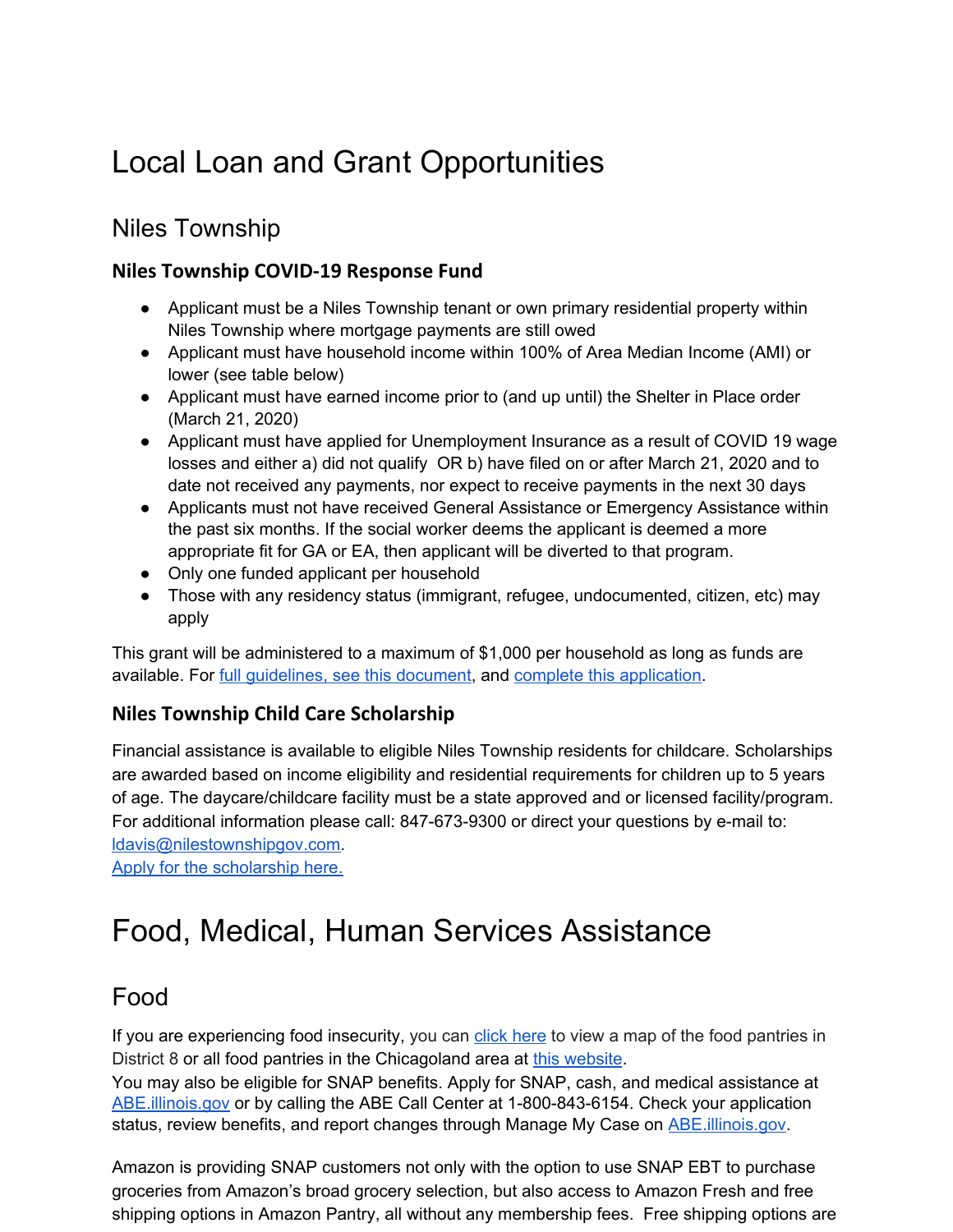available across the Core Grocery selection as well as the Fresh and Pantry programs. For more information about Amazon's program visit: <https://www.amazon.com/snap>.

Chicago Public Schools are open Monday – Friday, 9am-1pm, to provide meals (breakfast and lunch). Every young person under 18 years old is eligible - no child will be turned away. Families will pick up the food outside the school building, weather permitting, at a table. They will receive 3 days of meal for each young person in the household. If families have trouble getting to a site, they call the contact number 1-773-553-KIDS or email at familyservices@cps.edu to make a request for food delivery.

## Health Insurance

A person may be eligible for one or more of the following depending on the situation:

- 1. COBRA
- 2. ACA exchange: Losing health insurance that you got through your job is considered a "qualifying event" to enroll in a plan on the exchange. To learn more about this option visit: [https://getcovered.illinois.gov/en.](https://getcovered.illinois.gov/en)
- 3. Some ACA enrollees are eligible for grace periods for premiums, click [here.](https://www.healthcare.gov/glossary/grace-period/) Check with your insurer to ask about payment options available to you.
- 4. Medicaid (Department of Healthcare & Family Services). Governor Pritzker has sought federal waivers that would further the expansion of Medicaid to ensure those without insurance can seek and receive treatment related to COVID-19. To [check](https://www.illinois.gov/hfs/MedicalClients/Pages/AbeBenefits.aspx) if you are eligible for Medicaid visit the [enrollment](https://www.illinois.gov/hfs/MedicalClients/Pages/AbeBenefits.aspx) website.
- 5. Cook County Health (CCH) is a public health system with a strong charity program called CareLink, for people who are uninsured or undersinsured, including undocumented immigrants. The vast majority of CareLink recipients are undocumented and we can help navigate this program as well. CareLink is accepted in all health clinics and hospitals within CCH. Those with CareLink do not have to worry about any medical bills. List of CCH hospitals and primary care clinics: <https://cookcountyhealth.org/our-locations/>

# **Medication**

Chicago Rx - The Chicago Rx Card is a free and easy way to save up to 80% on prescription drugs at more than 59,000 pharmacies across the country including Rite Aid, Kroger, Osco, CVS, Walmart, Walgreens and many more. No registration or pre qualification needed. The card is free, pre-activated and can be used immediately! The Chicago Rx card can be used by individuals and family members regardless of a person's health, age, immigration status, or income, and there are no limits on how many times it can be used. Find out more at [chicagorxcard.com](https://www.chicagorxcard.com/).

# Human Services

If you're seeking new services, please visit Help Is Here, available online at [dhs.illinois.gov/helpishere](http://dhs.illinois.gov/helpishere) or call our Hotline at 1-833-2-FIND-HELP.

Text "TALK" to 552020 for a counselor in English Text "HABLAR" to 552020 for a counselor in Spanish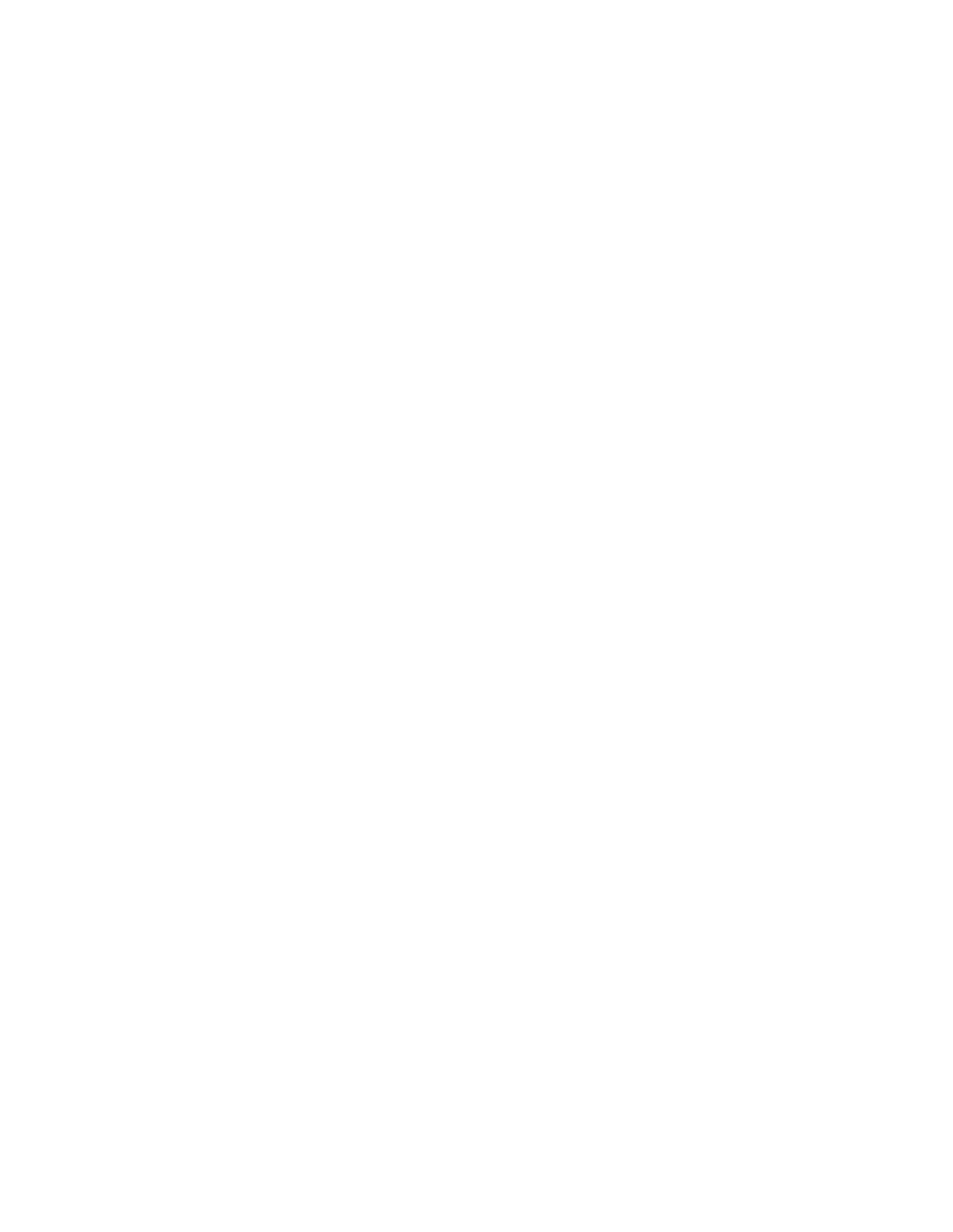# Employment and Job Training

# GetHired IL

The State launched a website to connect people looking for work with companies who are currently hiring.

You can find the listing here: <https://www2.illinois.gov/GetHired/Pages/default.aspx>.

## Coursera

Illinois is partnering with Coursera to provide people with free training and credentialing for new jobs. You can find more information here: <https://www.illinoisworknet.com/Training/Pages/Coursera.aspx>

## Become a Contact Tracer

DPH Contract Tracer Interest Form - <https://redcap.dph.illinois.gov/surveys/?s=KWKJL93TM7>

COVID-19 Contact Tracing Certification<https://www.coursera.org/learn/covid-19-contact-tracing?edocomorp=covid-19-contact-tracing>

Individual health depts will hire contract tracers when the time comes. <https://www.contrace.org/contact-tracing-jobs>

# Tech Jobs Training

Discovery Partners Institute (DPI) and P33 are launching a new initiative to help Illinois residents hurt by COVID-19 gain new digital skills at steeply discounted tuition rates.

[TechReady](https://www.techreadyillinois.com/) Illinois is a collaborative, statewide effort that brings together Illinois' top tier academic institutions, leading employers and local tech-focused non-profits. Participating institutions include the University of Chicago, the U of I System, the Illinois Institute of Technology, and City Colleges of Chicago.

Programs include: cloud computing, cybersecurity, data and analytics, and software development.

# Other Loans Through Banks

The Illinois Department of Financial and Professional Regulation issued guidance to banks and other financial institutions, encouraging them to offer payment [accommodations](https://www.idfpr.com/News/2020/2020%2003%2030%20IDFPR%20financial%20guidance.pdf) to consumers, including deferrals at no cost and [extending](https://www.idfpr.com/News/2020/2020%2003%2030%20IDFPR%20financial%20guidance.pdf) payment due dates.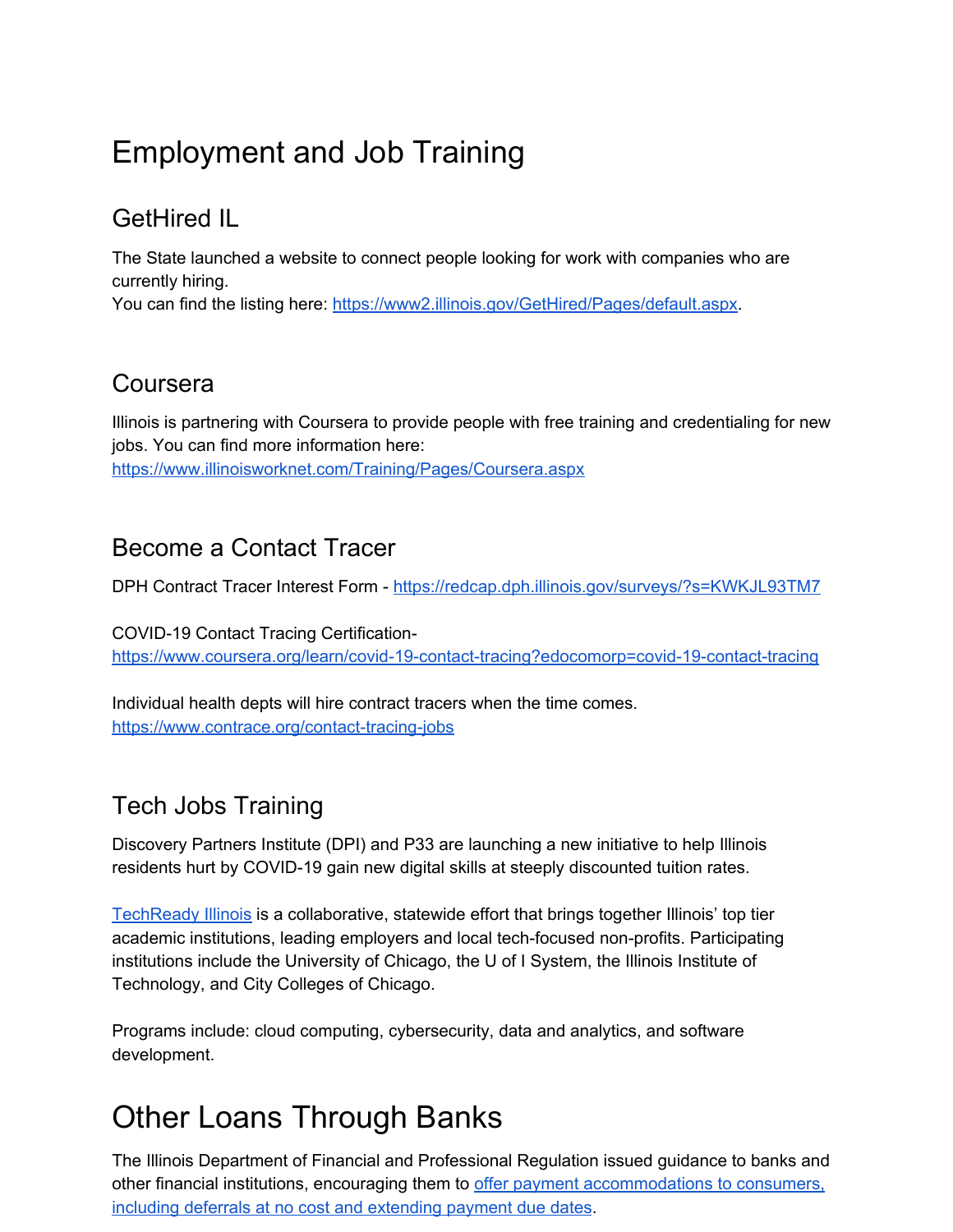Just because IDFPR issues this guidance does not mean that your bank is following it. You should call your loan servicer about payment accommodations and deferrals.

## Questions to ask

- 1. Will interest continue to accrue during the forbearance period?
- 2. Will you expect me to pay back the missed payments in one lump sum?
	- a. Can I pay back the missed payments over time?
	- b. Can I pay back the missed payments at the end of the mortgage?
- 3. What will my interest-rate be during my forbearance and after my forbearance?
- 4. Are there any fees associated with my late payments now or following the forbearance? Can these fees be waived?
- 5. Can I have this agreement in writing?
- 6. Do you have any resources available?